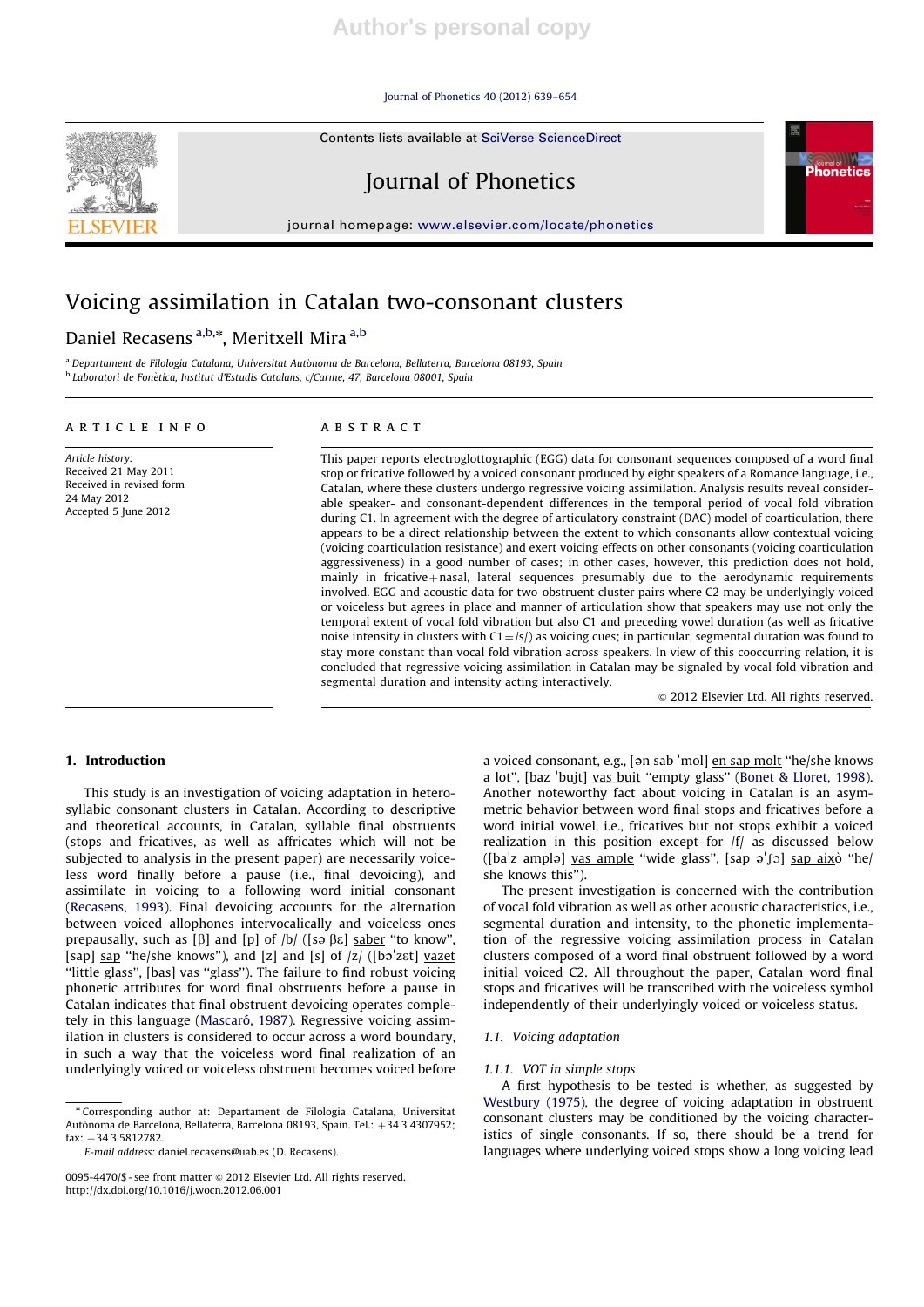and underlying voiceless stops a moderate or no voicing lag to exhibit regressive voicing in clusters (Catalan and Romance languages in general, Russian). Thus, for example, /tg/ and /bk/ are, respectively, fully voiced and voiceless phonetically in Russian. On the other hand, languages where voiced stops are implemented through a short voicing lead or lag and voiceless stops are aspirated are expected to allow for mixed voicing adaptation scenarios (German, English). Thus, for the most part, English data reveal the presence of a voiced–voiceless realization of voiced+voiceless clusters, and of a voiceless–voiced or entirely voiceless realization of voiceless + voiced clusters (Westbury, 1979).

Several recent studies have shown that complete C1-to-C2 voicing adaptation fails to occur in many instances in languages and dialects exhibiting voiced stops with voicing lead, thus questioning Westbury's hypothesis regarding the relation between voicing in single consonants and voicing adaptation in clusters. Thus, French journalistic speech data (Hallé & Adda-Decker, 2007) show that regressive voicing in clusters is phonetically gradient. Also in Eastern Catalan, regressive voicing adaptation appears to vary with the consonant articulatory characteristics (Cuartero, 2001): while clusters with a voiceless C2 show absence of vocal fold vibration all throughout, C1 before a voiced C2 may be fully voiced or partially voiceless in obstruent + obstruent sequences such as  $/tg$ , sd $/$ , or mostly or entirely voiceless in obstruent + sonorant sequences such as /kl, kn, sl, sn/.

#### 1.1.2. The DAC model

Assuming that voicing adaptation in Catalan clusters applies to different degrees, a working hypothesis to be tested in the present investigation is whether the extent to which a given consonant induces voicing in an adjacent consonant increases the more it favours voicing in different environmental conditions (next to vowels, other consonants or a pause). This scenario is in accordance with the degree of articulatory constraint (DAC) model of coarticulation which has been formulated in order to account for data on lingual coarticulation so far (Recasens, Pallarès, & Fontdevila, 1997). According to the DAC model, lingual coarticulatory resistance for consonants to the effects of contextual vowels increases with the involvement of the tongue body in closure or constriction formation and is therefore greater for the alveolopalatal  $|p|$  than for the bilabial  $|p|$  or the alveolar  $|n|$ . Moreover, in comparison to less resistant consonants, those which are more resistant are also more aggressive and, therefore, exert more prominent tongue body coarticulatory effects on the adjacent vowels (Recasens & Espinosa, 2009). Likewise, consonants allowing unimpeded airflow through the supraglottal cavities appear to be maximally resistant to devoicing effects induced by other consonants and at the same time are expected to cause other consonants to acquire voicing to the largest extent. Therefore, consonants which are more positively specified for a given articulatory property, i.e., voicing or tongue dorsum raising/ fronting, are more resistant regarding variations induced in that property and also more aggressive.

1.1.2.1. Coarticulatory resistance. Regarding the voicing dimension, coarticulatory resistance for consonants is expected to vary with manner and place of articulation. Manner of articulation requirements account for why, in comparison to sonorants (nasals, laterals and approximants), obstruents (stops and fricatives) and the apical trill are less prone to allow continuous voicing. Nasals, laterals and approximants remain fully voiced considering that they are produced with relatively unimpeded continuous airflow through the oral or nasal cavities. As for their voicing adaptation behavior, sonorants do not undergo regressive devoicing assimilation before a heterosyllabic voiceless obstruent in Catalan and other Romance languages, and tend to exhibit vocal fold vibration all throughout in these circumstances (see, for example, voicing data for  $|l, \eta|$  before  $|t, s|$  in Catalan in Cuartero, 2001). Continuous voicing is harder to maintain during the trill /r/ due to the high intraoral pressure level which is required to set the tongue into vibration and to facilitate the implementation of successive apical contacts (e.g., in Catalan, alveolar trill or trill-like realizations may be partly or fully voiceless utterance-finally and before a voiceless consonant; Recasens & Espinosa, 2007). Voicing may cease during closure for stops as the air volume stored within the occluded vocal tract causes the intraoral pressure to rise above the subglottal pressure level, and during fricatives due to the conflicting requirements between vocal fold approximation for voicing, on the one hand, and the need to allow much airflow through the glottis and to build up the necessary oral pressure for driving the noise source, on the other hand (Ohala & Solé, 2010; Westbury & Keating, 1986). Moreover, judging from literature reports, it seems that fricatives are more prone to devoice than stops in consonant clusters. Thus, in Dutch, voiceless  $+$  voiced clusters devoice the second consonant if it is a fricative rather than a stop (Slis, 1986).

Voicing degree for consonants may also be conditioned by place of articulation. Regarding stops, back articulations are less prone to be affected by voicing than front ones in line with differences in back cavity size and in the associated degrees of compliance of the vocal tract surface walls (Ohala & Riordan, 1979). Thus, in French,  $/p$ ,  $t/$  were found to assimilate to a following voiced consonant to a larger extent than /k/ while there was no preference among  $/b$ , d,  $g/$  to devoice before a voiceless consonant (Snoeren, Hallé, & Seguí, 2006). In parallel to stops, the devoicing of fricatives has been reported to affect /z/ rather than the more anterior articulations  $|v|$  and  $|\delta|$  in English presumably in line with differences in vocal tract compliance, and also since voicing is more easily maintained during the shorter and weaker frication noise of (labio)dentals vs (palato)alveolars (Haggard, 1978; Pirello, Blumstein, & Kurowski, 1997; Stevens, Blumstein, Glicksman, Burton, & Kurowski, 1992). Data for other languages indicate, however, a trend towards less, not more voicing for the labiodental fricative than for lingual fricatives exhibiting more retracted places of articulation. Thus, in Russian, Hungarian and Czech, /v/ appears to be fully voiced intervocalically and after a voiceless consonant and devoices before a voiceless consonant but, contrary to stops and other fricatives, does not trigger voicing in a preceding consonant (Dvorak, 2010; Lulich, 2004; Markó, Gráczi, & Bóna, 2010). Also, unlike other fricatives, in Catalan, /f/ Graczi, & Bona, 2010). Also, unlike other iricatives, in Catalan, *[1]*<br>may not voice in intervocalic word final position ([baf u'mit] <u>baf</u> humit "wet mist") and may resist regressive voicing assimilation in clusters with a voiced C2 (Recasens, 1993). A possible rationale for this voicing behavior may be the need for Catalan speakers to preserve the integrity of the labiodental fricative by enhancing its weak acoustic properties mostly in the light of the scarce number of Catalan words ending in /f/ many of which are of foreign origin (Mascaró & Rafel, 1990).

To summarize, a scale of degrees of voicing coarticulatory resistance for consonants may be formulated such that nasals, laterals and approximants are most resistant, and fricatives, stops and the apical trill are least resistant (and stops are more resistant than fricatives). Coarticulatory resistance for obstruents is also expected to increase with closure or constriction fronting, though not necessarily for  $|f|$  which may be less resistant than  $|s|$  and  $|f|$ .

1.1.2.2. Coarticulatory aggressiveness. As predicted by the DAC model, if the degree of voicing adaptation in clusters is related to voicing degree in the triggering consonant, regressive voicing in Catalan should be more prone to occur as a function of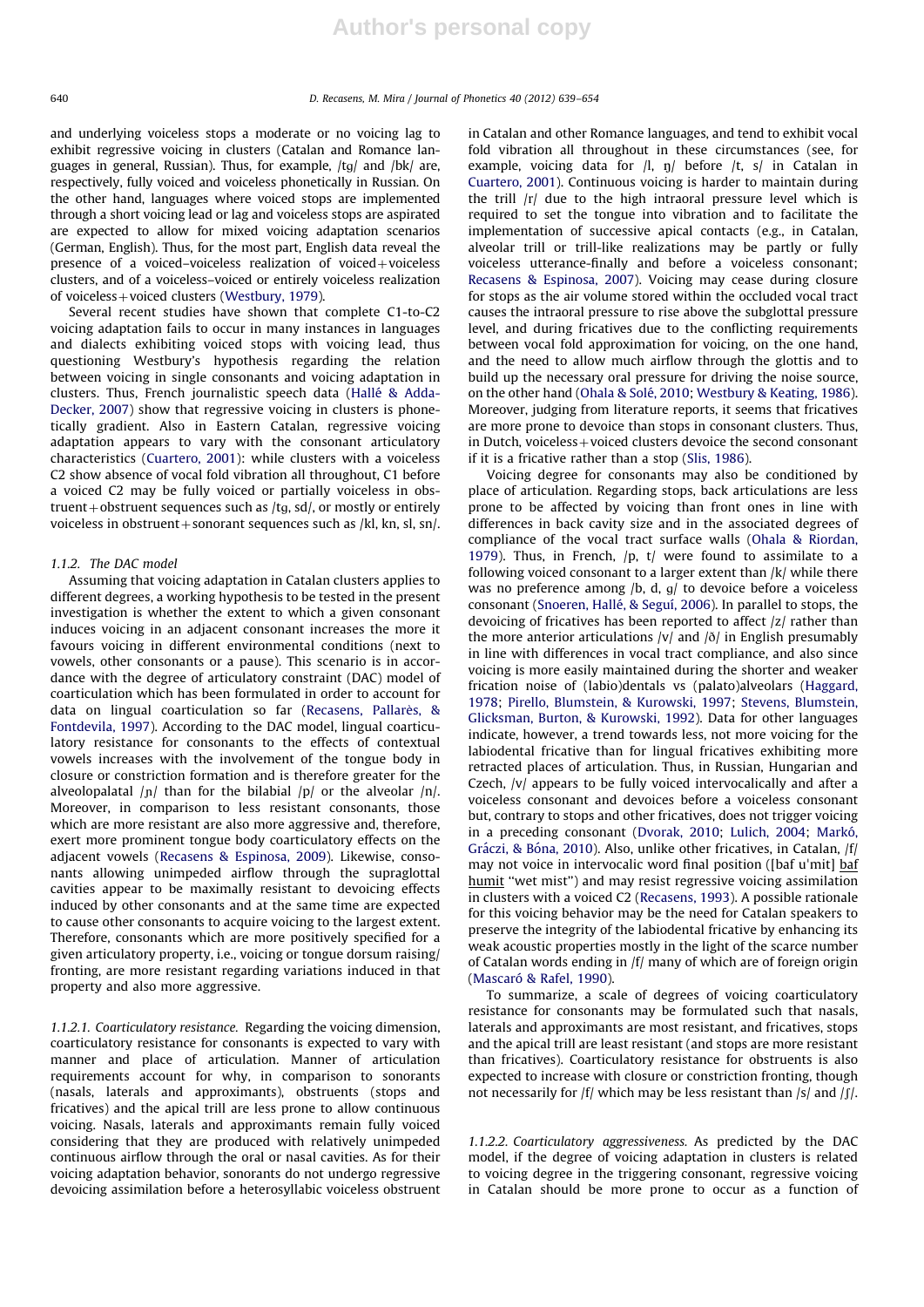sonorants than of obstruents and the apical trill, of stops vs fricatives, and of front vs back articulations though not necessarily in the case of fricatives.

Experimental evidence from the literature are by no means conclusive in this respect. Data for Dutch voiceless + voiced obstruent clusters reveal, as expected, that regressive voicing occurs more often in clusters where C2 is a stop than in those where it is a fricative (Slis, 1981). However, different results have been obtained for English, i.e., more, not less regressive voicing for /kz/ than for /kd/, which has been attributed to voiced fricatives being positively specified for [voice] and voiced stops for [-tense] (Jansen, 2004).

Another debatable case is regressive voicing of obstruents before sonorants. According to our approach, there should be maximal regressive voicing here since simple sonorants exhibit complete voicing. This prediction runs against the alternative hypothesis that sonorants should not trigger voicing. The line of argumentation in this case is that the fact that non-contrastive voicing for sonorants follows spontaneously from the low supraglottal pressure level associated with oral opening renders these consonants unspecified for the voicing feature (Jansen, 2004), or else more passively specified than voiced obstruents, which require specific articulatory adjustments such as voice onset time and pharyngeal expansion (Rice, 1993; Steriade, 1995). In agreement with this view, /s/ stays voiceless before /l, r/ in German (Beckman, Jessen, & Ringen, 2009), and the underlying voicing distinction for obstruents is maintained before sonorants but not before obstruents in Russian (Hall, 2007; Kulikov, 2011). There are reasons to believe that exceptions to the regressive voicing assimilation process (as well as cases of partial voicing during C1) before nasals and laterals are production-based to a large extent. Regarding obstruent $+$ nasal clusters, a feasible explanation may be sought in the need to preserve the pressure difference across the oral constriction for intense turbulence for fricatives and the pressure buildup for the generation of a salient burst for stops, which could be impaired if velic lowering and voicing were both anticipated during C1 (Ohala & Solé, 2010). Also for obstruent + lateral sequences, the complete or partial lack of  $C1$ voicing may be accounted for assuming that the anticipation of the oral constriction gesture for the lateral could endanger those same aerodynamic requirements by increasing the intraoral pressure level and perhaps by preventing the formation of a precise central constriction during the preceding fricative (see Beckman et al., 2009 for a similar interpretation for /z/ devoicing before /l, r/ in German), and by causing changes in vocal tract volume and compliance for a stop C1. The reason why sonorants may trigger regressive voicing in some languages but not in others could also be sought in specific language-specific production constraints for obstruents and/or sonorants in the clusters of interest.

A scenario worth exploring is that of  $/b$ , d, q/ preceded by the fricative consonants /f, s, f/. In Catalan, these clusters show C2 lenition to the approximants [ $\beta$ ,  $\delta$ ,  $\gamma$ ], except for the sequence /fb/, lenition to the approximants [p, o, y], except for the sequence /tb/,<br>e.g., [vaz 'βɔ] <u>vas bo</u> "good glass", [baf 'bɔ] <u>baf bo</u> "good mist" (Recasens, 1993). In practice, however, C2 may also show a voiced stop realization in favorable conditions, e.g., at slow speech rates and in stressed position. Of much relevance to the present study is the interaction between lenition and voicing. Thus, given that approximants involve a lower intraoral pressure level and are shorter than stops, the former are expected to remain voiced and consequently to induce voicing in C1 to a larger extent than the latter.

The present paper will also investigate whether, in parallel to languages with no voicing lead (see Section 1.1.1), voicing adaptation in Catalan clusters may apply at the progressive level. These effects are prone to be purely coarticulatory and thus quite

variable and of a limited temporal extent since progressive voicing assimilation is not expected to take place in this language. Progressive voicing adaptation has been reported to occur in other languages exhibiting voiced stops with voicing lead: in French clusters, while a voiceless C2 turns out to be hardly influenced by a preceding voiced consonant, a voiced C2 may exhibit a lower voicing degree after a voiceless consonant than after a voiced consonant although this voicing difference happens to be much smaller than the one occurring at the regressive level (Hallé & Adda-Decker, 2007). Moreover, crucially for the clusters under analysis in the present investigation and in agreement with predictions from the DAC model (see Section 1.1.2.1), fricatives ought to be more prone to trigger devoicing than stops in the following voiced consonant presumably since the amplitude of the devoicing gesture is usually larger for voiceless fricatives than for voiceless stops mostly if the latter are unaspirated (Hoole, 1999; Löfqvist & McGarr, 1987; Slis, 1981).

#### 1.2. Interaction of voicing phonetic properties

Another central research issue to be addressed in the present investigation is whether voicing adaptation in clusters is implemented through not only vocal fold vibration but segmental duration and intensity as well. Data on consonant clusters reveal that obstruents are longer (and the preceding vowel shorter) if phonetically voiceless than voiced; thus,  $/k$ , g, f,  $\frac{1}{3}$  in Hungarian have been reported to be shorter, and the preceding vowel longer, if occurring before a voiced vs voiceless consonant (Jansen, 2004). There may also be differences in the relative salience of the C1 and preceding vowel duration: French data indicate that differences in vowel duration remain more constant than differences in C1 duration with changes in the C2 voicing status, which suggests that the former parameter is perceptually more robust than the latter (Abdelli-Beruh, 2004). Moreover, these voicing-dependent vowel duration differences may be greater before fricatives than before stops (Laeufer, 1992). In principle, the C1 voicing distinction in consonant clusters ought to be also cued by a greater intensity of the fricative noise (Balise & Diehl 1994; Pirello et al., 1997) and by a greater intensity and a longer duration of the stop burst (Crystal & House, 1988; Zue, 1980) when the consonant is voiceless than when it is voiced. Several aerodynamic factors and production mechanisms, i.e., intraoral pressure level, airflow volume, degree of closure or constriction, as well as vocal fold abduction degree for fricatives (Kohler, 1984), appear to be responsible for the differences in segmental duration and intensity just referred to.

An open issue is the relative power of the phonetic properties and, more specifically, whether vocal fold vibration, segmental duration and intensity or all these factors combined may be considered to be the primary signaling cue of the voicing distinction. The fact that vocal fold vibration may play a secondary role in marking the underlying stop voicing distinction in languages without voicing lead (e.g., voiced stops, though not voiced fricatives, are regularly voiceless utterance initially and may be voiceless in intervocalic position in languages like German; Jessen, 2004, Beckman et al., 2009) has led scholars to advocate the view that the primary stop voicing cue should be  $[+$  fortis] or  $[+$  tense] instead of  $[+$  voiced] in these languages. Consistently with this view, data for clusters reveal that, compared to vocal fold vibration, C1 duration and airflow and vowel duration appear to be a more robust, less variable voicing characteristic for /zC/-/sC/ sequence pairs in English (Smith, 1997), and a similar finding has been reported for /fb/-/fp/ and /sd/-/st/ in Dutch (van Dommelen, 1983).

As for languages with voicing lead, the traditional view is that vocal fold vibration should be the primary voicing attribute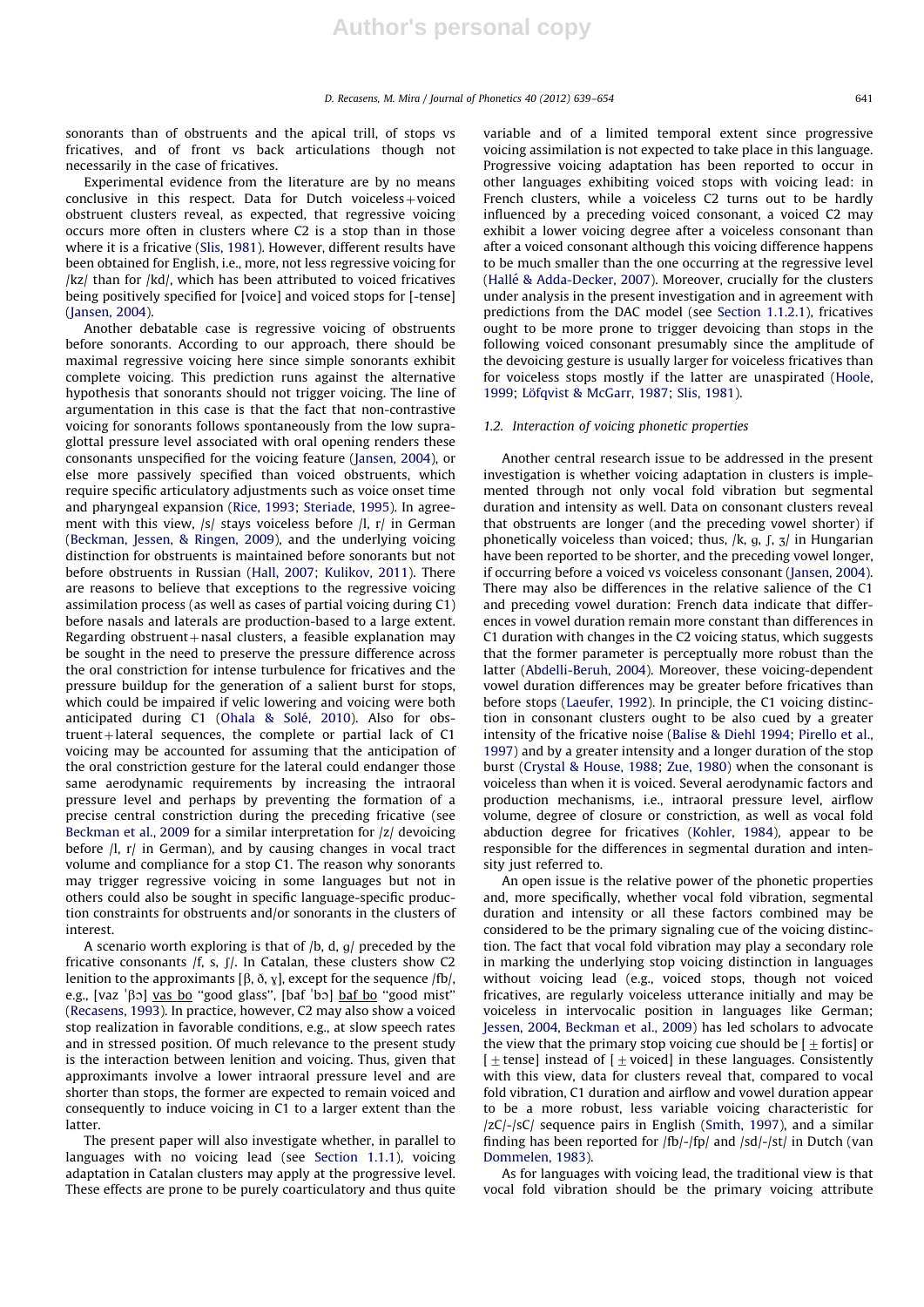642 D. Recasens, M. Mira / Journal of Phonetics 40 (2012) 639–654

(Kohler, 1979). In support of this possibility, French data reveal that vocal fold vibration is more salient than segmental duration (Snoeren et al., 2006), and Russian data that segmental duration operates in fricative + stop clusters (see above) but not in stop + fricative clusters where the voicing distinction is signaled by vocal fold vibration exclusively (Burton & Robblee, 1997). Contrary to the prevailing belief, however, it has even been proposed that voicing in Romance languages like Spanish is cued primarily not by vocal fold vibration but by stop closure and preceding vowel duration (Martínez Celdrán & Fernández Planas, 2007). This proposal is based on production and perceptual evidence as well as on the observation that unaspirated voiceless stops may lenite and become voiced in contexts favoring consonant reduction (e.g., in intervocalic word medial position). The present study will look into the possibility that speakers of Catalan may have learnt how to keep the voicing distinction in two-consonant clusters by controlling other articulatory dimensions besides vocal fold vibration which are more directly related to oral pressure and airflow volume such as C1 duration and intensity and preceding vowel duration.

#### 1.3. Summary of research goals

A first goal of the present investigation is to determine the extent to which regressive voicing adaptation in Catalan obs $t$ ruent  $+$  voiced consonant sequences conforms to the principles of the DAC model. We expect consonants to exhibit different degrees of resistance to variations in voicing degree depending on the specific articulatory and aerodynamic factors involved in their production, and coarticulatory aggressiveness (the extent to which consonants induce voicing in other consonants) to increase with voicing coarticulation resistance. The paper also evaluates the special voicing behavior of /f/, the presence of progressive devoicing, and the relationship between regressive voicing assimilation and VOT, the hypothesis being that speakers showing higher negative VOT values in underlying voiced stops ought to favor regressive voicing assimilation to the largest extent. The power of phonetic attributes other than vocal fold vibration in marking the voicing contrast will also be investigated for pairs of clusters composed of an obstruent C1 and a voiced/voiceless C2. The expected behavior in this case is for the C1 closure and burst or frication period to be shorter, and for the preceding vowel to be longer, in clusters with a voiced vs voiceless C2, and for C1 frication to be more intense in clusters with a voiceless vs voiced C2. The extent to which these duration and intensity characteristics become prevailing phonetic characteristics of voicing in the complete or partial absence of vocal fold vibration during C1 will also be investigated. Finally, speaker-dependent differences in the implementation of voicing both regarding degree of vocal fold vibration and the other parameters will be evaluated within the framework of the DAC model.

The onset and offset of vocal fold vibration will be identified on glottal waveforms using electroglottography (EGG) which provides direct information on vocal fold opening and closing during vocal fold vibration by measuring the change in electrical impedance across the throat (Rothenberg & Mahshie, 1988). There are problems with other voicing analysis methods such as the inspection of the voicing bar on spectrograms which do not apply to EGG and therefore render the latter method more suitable than the former: the voicing bar may correspond to glottal oscillations rather than to true glottal pulses (see Section 2.2.2), and true glottal pulses may not be visible on spectrograms due to background noise or the low intensity level of the acoustic signal. EGG has been used for the analysis of voicing adaptation in consonant clusters in several publications referred to in this paper (Cuartero, 2001; Slis, 1981; Smith, 1997).

#### 2. Method

#### 2.1. Experimental paradigm

Two-consonant sequences and several single consonants were recorded in intervocalic position in the five- to seven-syllable long Catalan meaningful sentences listed in the Appendix. They were placed next to a (mid) open vowel practically in all sentences, and were followed by a vowel carrying lexical and sentence stress in all cases except for sentences 56–61 where the vowel in question carried lexical stress only. In Catalan, /t, d/ are dental stops, /l/ is a dark alveolar lateral,  $|r|$  is an alveolar trill and  $|\Lambda|$  is an alveolopalatal lateral. The recording material was organized into the following four sentence groups:

- (a) All possible combinations of word final  $C1 = /p$ , t, k, f, s, f/ and word initial  $C2 = /b$ , d, g, m, n, l, z, r,  $\Lambda$ , j/ for the analysis of regressive voicing assimilation (sentences 1–55 in the Appendix), except for  $p$ b, td, kg, sz,  $z/d$  which are realized systematically as a long consonant ([bb, dd, gg,  $(z)z$ ,  $(z^j)z^j$ ]). The presence of an approximant or stop realization of  $/b$ , d, g/ after  $f(x, y, y)$  allowed looking into the interaction between lenition during C2 and voicing during the two consonants of the cluster. Several sequences were excluded from analysis: long consonant realizations originated more or less occasionally from /tb, pm, tm, tn, tl, sr, tr, t $\Delta$ / ([bb, mm, nn, ll, (r)r,  $\Delta$ A]) through regressive assimilation of place and/or manner of articulation as assessed auditorily and through inspection of spectrographic displays by the first paper author; other sequences derived through regressive manner assimilation where C1 was realized neither as a stop nor as a fricative  $(|pn, kn|>|mn, nn|).$
- (b) The stops  $/p$ , t, k, b, d, g/ in postpausal CV sequences with the vowel /a/ in order to measure voiced onset time, and to correlate negative VOT values for  $/b$ , d,  $g/$  with the extent to which C1 undergoes voicing assimilation before those three consonants in clusters (sentences 56–61 in the Appendix).
- (c) The fricatives  $f(x, y, y)$  in intervocalic word final position so as to check the extent to which their voicing degree matches the voicing degree for fricatives in consonant clusters (sentences 62–64 in the Appendix). It should be recalled at this point that intervocalic word final fricatives are expected to be phonetically voiced in Catalan (see Section 1).
- (d) Ten cluster pairs with a given word final obstruent followed by obstruents differing between each other in underlying voicing but not in place or manner of articulation, e.g., /pt-pd/ in the sentences no queda cap talp "there isn't any mole left" and no queda cap dau "there isn't any dice left" (sentences 65–84 in the Appendix). They were used for the analysis of the relative power of several voicing attributes, i.e., vocal fold vibration during C1, the duration of C1 and V (the vowel preceding the cluster), the intensity of the C1 frication noise, and the duration and frequency of occurrence of the C1 stop burst. These cluster pairs were classified into three groups, i.e.,  $stop+stop$  (/pt-pd/, /pk-pg/, /kp-kb/, /kt-kd/), stop+fricative (/ps-pz/, /ts-tz/, /ks-kz/) and fricative + stop (/sp-sb/, /st-sd/, /sk-sg/). The clusters pairs /tp-tb/ and /tk-tg/ could not be included since C1 may undergo regressive place assimilation in this case.

Acoustic and electroglottographic data were recorded simultaneously by eight native Catalan speakers, i.e., five women (EV, MA, PE, LO, and VA) and three men (SO, MO, and DR) of about 25–55 years of age, using the multichannel Kay Pentax system. These informants come from different areas of Catalonia: six of them speak the Eastern Catalan dialect and were born in urban Barcelona (SO, PE) and in other towns and villages (MO,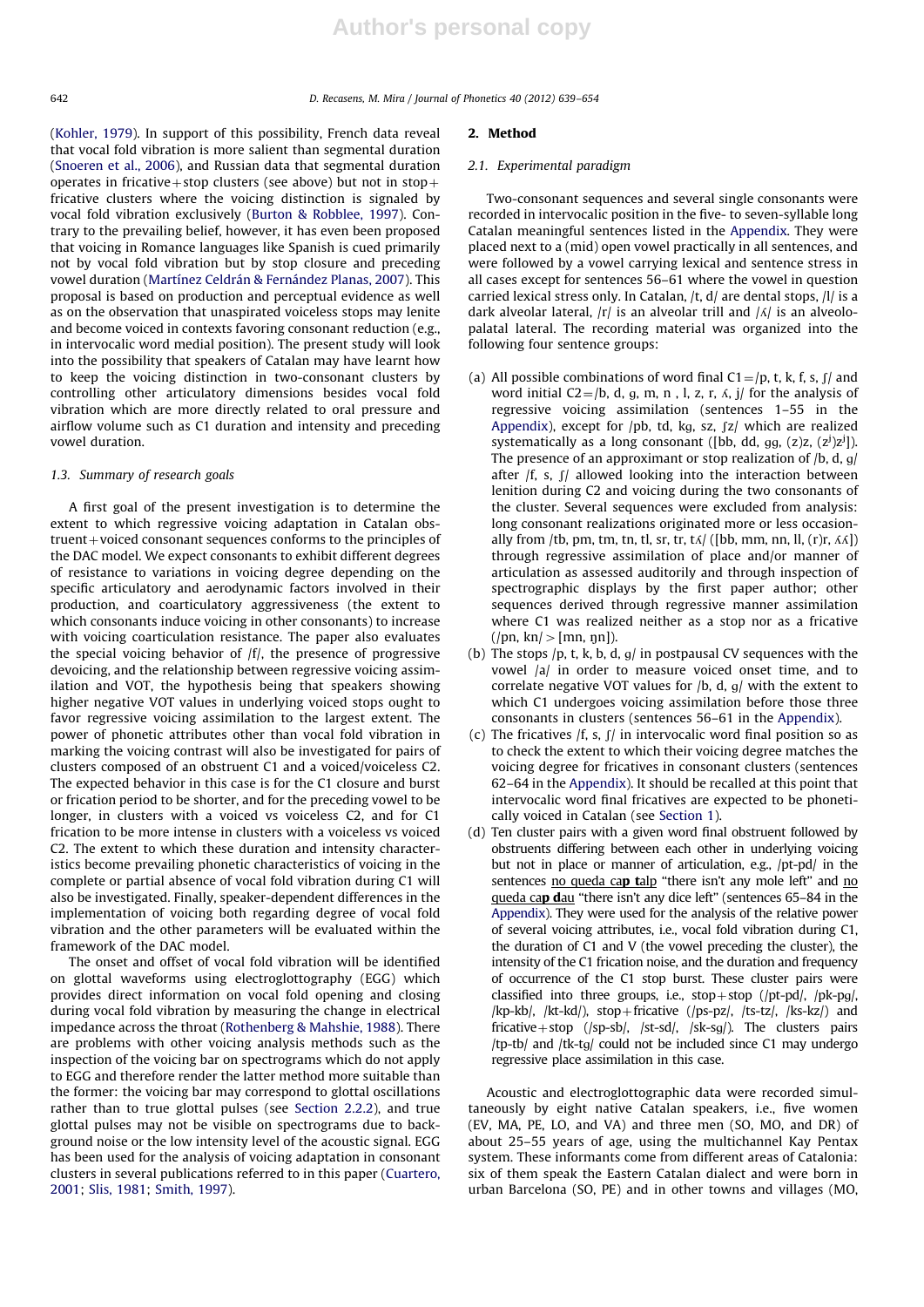Banyoles; LO, Montblanc; DR, Tarragona; VA, Cadaqués); the remaining two subjects speak Western Catalan and were born in the Baix Urgell region (EV, MA). No differences in degree of regressive voicing assimilation were expected to occur as a function of the (sub)dialectal variety of Catalan spoken in Catalonia. All sentences were read eight to ten times at the speakers' normal speech rate, and seven of these repetitions were chosen for analysis. The acoustic data were acquired with a Shure SM58- LCE microphone, and the EGG data with an EGG-2 glottograph from Glottal Enterprises by placing two surface electrodes onto the speaker's neck. Both signals were acquired at 44,100 Hz, and downsampled to 500 Hz the EGG signal, and to 11,025 Hz the acoustic signal for better inspection of the spectral events occurring within the 0–5.5 kHz range on spectrographic displays. The EGG signal was smoothed using three steps depending on the degree of noisiness of the glottal signal and analyzed using the MatLab script Peakdet 2 (Abadal & Recasens, 2009).

#### 2.2. Measurement criteria

#### 2.2.1. Segmentation

Onsets and offsets were estimated for V, C1 and C2 in clusters and for single consonants, based on visual inspection of simultaneous spectrographic and waveform displays using CSL (Computerized Speech Lab) from Kay Pentax.

Phonetic segments were delimited by the edges of a period of high intensity formant structure for vowels, of low intensity formant structure for nasals, laterals and approximants, of acoustic closure with no available formants for stops, and of a high frequency frication noise for fricatives. Based on visual inspection of spectrographic displays,  $C2 = /b$ , d, g/ after a fricative were classified as  $[\beta, \delta, y]$  (approximants) if exhibiting weak formants occasionally with some frication noise overimposed, or as  $[b, d, g]$ (voiced stops) if showing no formant structure and a burst. The alveolar trill was generally identified by the presence of two or more short closures separated by short opening phases (see Fig. 1);



Fig. 1. Acoustic waveform (top), glottal waveform (middle) and spectrogram (bottom) for the sequence /efro/ occurring in the sentence 'a la cuina hi ha un xef ros' (''there is a blond chef at the kitchen''). Vertical lines have been inserted at the onset and offset of the alveolar trill. Data correspond to speaker MA.

if realized sometimes as an approximant or a fricative, the onset and offset of  $|r|$  were determined applying the same criteria for /b, d,  $q$ / above.

Stop bursts were considered not to be part of the stop consonant and could be absent for  $C1$  in several stop + stop cluster repetitions, which were excluded from analysis. Whenever the velar stop burst exhibited a double spike, the stop burst was taken to start at the first spike if the burst including this spike was about 30 ms long, which is the regular duration of the unaspirated voiceless velar stop burst in Catalan (Recasens, 1986); if the duration of the velar stop burst exceeded 30 ms, the burst was taken to extend from the second spike to vowel onset (in these circumstances, the first spike was considered to be generated as the slow and massive tongue dorsum slides over the palate surface prior to release). A voiceless period occurred often at the boundary between a fricative C1 and a nasal C2, and, less often, in stop+nasal and in stop, fricative+lateral sequences as well (see Section 1.1.2.2). Following previous accounts on fricative+nasal sequences (English, Docherty, 1992; Dutch, van Dommelen, 1983), the period in question was considered to be part of C2 as a general rule and, as exemplified in Fig. 2, could exhibit weak or no nasal formants.

#### 2.2.2. Detection and analysis of voicing

The present study establishes differences in degree of consonant voicing based on a statistical evaluation of voicing percentages over consonant duration. Percentages have been used as a voicing measure in the literature (Docherty 1992; Haggard, 1978; Myers, 2002; Smith, 1997; Snoeren et al., 2006), and



Fig. 2. Acoustic waveform (top), glottal waveform (middle) and spectrogram (bottom) for the sequence  $/e$ fm $\sigma$ / occurring in the sentence 'no l'agafis, el feix moll' (''do not take the wet bundle''). Vertical lines have been inserted at the onset and offset of /m/, and a double arrow indicates the presence of a voiceless period devoid of nasal formants at the onset of the nasal murmur. Data correspond to speaker DR.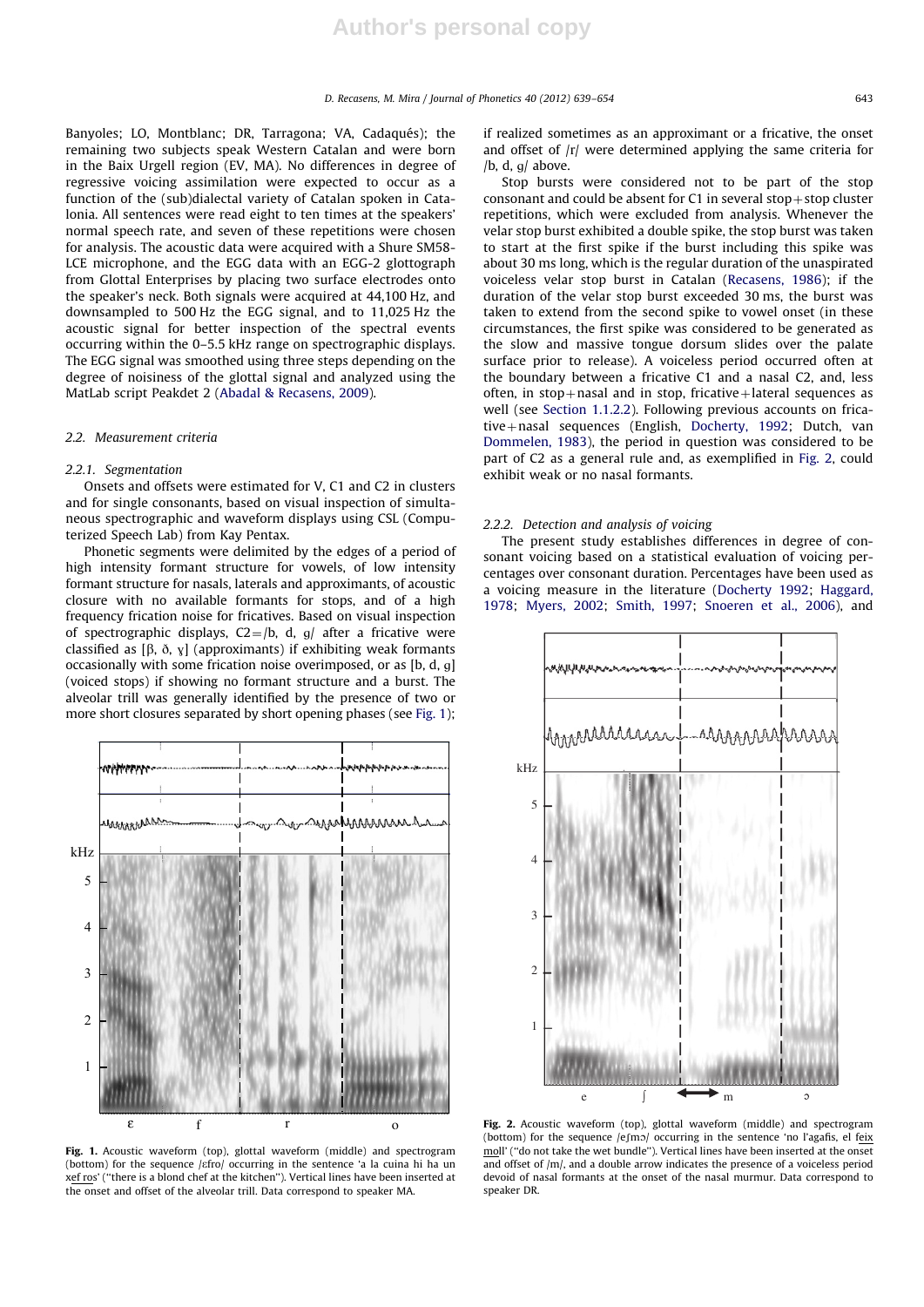represent a way to normalize the voicing data across variations in segmental duration associated with speaker and speech rate.

Peakdet 2 was used for identifying the onset and offset of voicing and, therefore, for measuring the duration of the voicing phase(s) during a given consonant. The time at which a voicing pitch pulse occurs is identified by Peakdet 2 at the positive peak of the first derivative of the glottal waveform (DEGG) which corresponds to the glottal closing instant. This peak picking procedure was applied setting a threshold detection at 25% of the DEGG positive maximum which is slightly below other threshold values proposed in the literature (Rothenberg & Mahshie, 1988). In order to account for the presence of double DEGG peaks, the peak picking procedure was carried out using the barycentre method which weighs the two peaks and takes a temporal point close to the highest peak (Henrich, d'Alessandro, Doval, & Castellengo, 2004; Mazaudon & Michaud, 2008).

Both in simple consonants and in clusters, continuous voicing as indicated by the Peakdet 2 program could be present or absent all throughout, or else be interrupted for a shorter or longer period of time after an initial period of voicing following immediately the preceding vowel. Much less often, there were several alternating periods of voicing and voicelessness (a clear exception was the apical trill which was produced with voiceless contacts and voiced opening periods most of the time; see Fig. 1). Whenever C1 voicing was continuous with voicing in the preceding vowel, the onset and offset of vocal fold vibration for C1 and C2 were taken to occur at their acoustic onset and offset, respectively. For periods where voicing was discontinuous, labeling was carried out at the first glottal pulse of the voicing period following a period of voicelessness as determined by the first DEGG peak, and at the closing state of the last glottal pulse of a voicing period as determined by the last positive DEGG peak. Two or more consecutive pulses had to be present for them to be attributed to a voicing period; therefore, isolated glottal pulses surrounded by periods of voicelessness were assigned to a voiceless period. A special case occurred when well-defined glottal pulses were replaced by quasi-periodic low amplitude glottal oscillations during which the folds make contact presumably at the anterior part of the glottis (Mazaudon & Michaud, 2008). These oscillations were not treated as true glottal vibrations since they did not exhibit a DEGG closing peak. They were visible towards the offset of a continuous period of voicing, and, as exemplified by Fig. 3, for lingual fricatives that were produced with much airflow passing through the glottis and a high intraoral pressure level (see also Jesus & Shadle, 2002; Pinho, Jesus, & Barney, 2009).

An issue needs to be addressed at this point, i.e., the extent to which voicing during C1 in clusters composed of an obstruent followed by a voiced consonant can be safely attributed to C2 or should be associated fully or in part to the vowel preceding the cluster. The latter option is suggested by the fact that some voicing associated with the preceding vowel (i.e., vowel voicing lag) may occur at the onset of a postvocalic voiceless stop or fricative whether appearing by itself in intervocalic position or acting as C1 in clusters with a voiceless C2. In order to investigate this issue, voicing lag was measured in several voiceless clusters appearing in the Appendix (sentences 56-61:/tk/ 'soldat curd', /fk/ 'xef\_curd', /fk/ 'peix\_car', /kt/ 'sac\_tort', /pk/ 'catxap\_curt', /sk/ 'envàs\_car') after identifying the last glottal pulse occurring after vowel offset. The mean value across clusters and speakers was  $8.8 \text{ ms}$  (sd=6.5, range=0-32.4 ms), which did not exceed 20% of the C1 duration with the exception of the voiceless clusters with a stop C1 for speaker VA whose voicing lag ranged between 20% and 55%. Overall, the value of interest appears to be low compared to the 50 ms threshold reported for Dutch (Slis, 1981), which means that voicing for C1 in Catalan clusters with a voiced C2 can be safely attributed to C2 rather



Fig. 3. Acoustic waveform (top), glottal waveform (middle) and spectrogram (bottom) for the sequence /ef/a/ included in the sentence 'necessitem un feix llarg' (''we need a long bundle''). Vertical lines have been inserted at the onset and offset of  $|f|$ , and a double arrow indicates the presence of quasi-periodic low amplitude glottal oscillations which were not considered to be true glottal vibrations. Data correspond to speaker MA.



Fig. 4. Acoustic waveform (top), glottal waveform (middle) and spectrogram (bottom) for the sequence /apta/ included in the sentence 'no queda cap talp' (''there isn't any mole left''). A vertical line has been inserted at /p/ closure onset and a double arrow indicates the presence of vowel voicing into closure. Data correspond to speaker DR.

than to the vowel preceding the cluster. Fig. 4 exemplifies the presence of vowel-dependent voicing into C1 in the case of the cluster /pt/.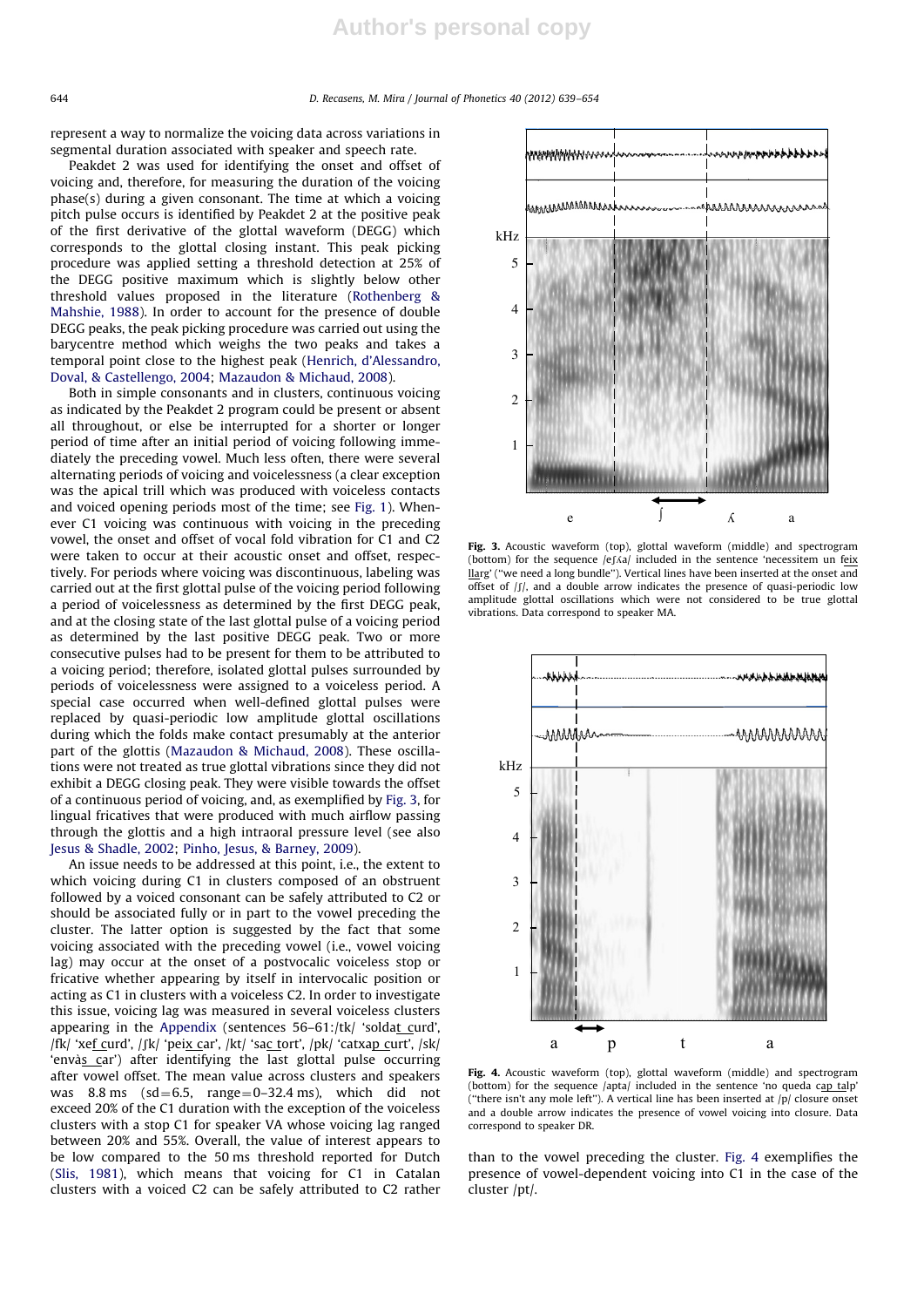VOT measurements were carried out after identifying the first glottal pulse appearing before and after the stop burst. VOT was taken to be the temporal difference between the stop burst and the onset of voicing, and could be negative or positive depending on whether voicing onset occurred before or after the stop burst.

#### 2.2.3. Evaluation of intersegmental voicing adaptation

In order to estimate the degree to which C1 assimilates in voicing to C2, i.e., the degree of C1 resistance to the C2 voicing effects, voicing percentages at C1 were averaged for each C1 across all C2 conditions (e.g., mean voicing percentages at C1 for  $C1 = |f|$  across  $C2 = |b, d, a, m, n, l, z, r, \Lambda, i|$ . On the other hand, the degree to which C2 undergoes devoicing as a function of C1, i.e., the degree of C2 resistance to the C1-dependent devoicing effects, was computed by averaging the voicing percentages at C2 for each C2 across all six C1 consonant conditions (e.g., mean voicing percentages at C2 for C2=/z/ across C1=/p, t, k, f, s,  $\int$ /).

The degree to which C2 triggers voicing in C1, i.e., C2 aggressiveness, and C1 causes C2 to devoice, i.e., C1 aggressiveness, were evaluated as follows: C2 aggressiveness was calculated by averaging the voicing percentages at C1 for each C2 across all C1 conditions (e.g., mean voicing percentages at C1 for  $C2 = |z|$  across  $C1 = \langle p, t, k, f, s, f \rangle$ ; C1 aggressiveness was estimated by averaging the voicing percentages at C2 for each C1 across all C2 conditions (e.g., mean voicing percentages at C2 for  $C1 = |f|$  across  $C2 =$ /b, d, g, m, n, l, z, r,  $\Lambda$ , j/).

#### 2.2.4. Other phonetic characteristics

Other phonetic attributes of voicing besides vocal fold vibration and segmental duration were subjected to analysis in the case of the cluster pairs listed in Section 2.1(d). This was so for the duration and frequency of occurrence of the C1 burst in  $stop+$ stop sequences but not in  $stop$ -fricative sequences where the stop burst could not be easily distinguished from the /s, z/ frication noise in most cases. The absolute energy level of the frication noise was also measured at C1 midpoint in  $\frac{|s|}{\sigma}$  stop sequences on 10 ms window energy profiles using the energy display of the CSL system of Kay Pentax. Energy values in dB are obtained by multiplying intensity by duration (Dorman, Studdert-Kennedy, & Raphael, 1977). Downsampling was believed not to affect the fricative noise energy measurements since the spectral peak for /s/ in Catalan occurs at about 3500–4000 Hz (Recasens & Espinosa, 2006). Moreover, in order to normalize the absolute energy differences across speakers and to make sure that differences in /s/ intensity between the voiced and voiceless C2 conditions were not due to differences in syllable prominence, relative energy values were also calculated for each sequence token by dividing the absolute energy value at the midpoint of the fricative by that at the midpoint of the following vowel (Cho, Jun, & Ladefoged, 2002).

#### 2.3. Statistical analysis

Several univariate ANOVAs were performed on the speakers' mean values with speaker as a random factor and the following dependent variables:

- (a) Voicing percentages at C1 and at C2 for the clusters referred to in Section 2.1(a) with the analysis factors 'C1' (levels 'p, t, k, f, s,  $\int$ ) and 'C2' (levels 'b, d, g, m, n, l, z, r,  $\Lambda$ , j').
- (b) Fricative voicing percentages for the VCV sequences referred to in Section 2.1(c) with the factor 'fricative' (levels 'f, s,  $\int$ ').
- (c) C1 and C2 voicing percentages and V, C1 and C2 duration values for the clusters referred to in Section 2.1(d) with the factor 'C2' (levels 'voiced', 'voiceless'). Separate ANOVAs were

performed for the stop+stop, stop+fricative and fricative+ stop sequences.

(d) Frication noise energy values for the fricative + stop sequences referred to in Section 2.1(d), and data on C1 burst duration and frequency of occurrence for the  $stop+stop$ sequences in the same section. The analysis factor was 'C2' (levels 'voiced', 'voiceless') in all cases.

Pairwise comparisons using the Bonferroni correction were carried out in order to uncover significant differences among levels of those analysis factors which yielded a main effect. Significant two-factor interactions were also analyzed statistically for each level of a significant independent variable. In all statistical tests, the significance threshold was set at  $p=0.05$ .

#### 3. Results

#### 3.1. Voicing in consonant clusters with a voiced C2

An analysis of the voicing adaptation patterns in clusters with a voiced C2 allows studying the degree of coarticulatory resistance and aggressiveness for the two consonants in the cluster. This section deals with the degree of resistance to voicing assimilation for C1 and C2 (Section 3.1.1), and with the extent to which the regressive and progressive voicing effects conform to differences in coarticulatory resistance among the triggering consonants (Section 3.1.2).

#### 3.1.1. Coarticulatory resistance

(a) Consonants occupying the C2 position in clusters differed significantly in voicing  $(F(9,63.37)=22.45, p<0.001)$ . To the extent that these voicing percentages have been obtained across all six C1 conditions, they may be said to reflect the degree to which a given C2 resists the coarticulatory influence of C1 and therefore the degree of C2 voicing coarticulation resistance. According to results from pairwise comparisons and as revealed by Fig. 5 (right graph), these consonant-dependent voicing percentages decreased in the progression the approximant /j/, the laterals  $\pi$ ,  $\frac{\pi}{2}$ , the nasals  $\pi$ ,  $\frac{\pi}{2}$  (84.9–94.7%)  $>$  the fricative  $|z|$  $(69.5%)$  the stops /b, d, g/, the trill /r/ (50.6–64.6%). C2 voicing percentages plotted along the vertical axis of the graphs in Fig. 6 reveal that the approximant, the laterals and the nasals (filled symbols) exhibit more voicing than the obstruents and the trill (empty symbols) for all individual speakers as a general rule, and that there is more voicing for  $|z|$  than for stops and  $|r|$  for about five subjects.

Moving back to Fig. 5, stop voicing at the C2 site was found to decrease in the progression labial  $/b$  > dental  $/d$  > velar  $/g$ . The degree of voicing for C2=/b, d, g/ after /f, s,  $\int$ / was 20–55% greater when the consonant was realized as an approximant (or much less often as a fricative) vs a stop; mean voicing percentages across clusters were 75.8% for [ $\beta$ ,  $\delta$ ,  $\gamma$ ] (sd = 14.5) and 39.7% for [b, d, g] (sd=15.1). Similar voicing percentages hold for the  $|sC|$ clusters referred to in (d) in the Appendix, i.e., 81.5% for [ $\beta$ ,  $\delta$ ,  $\gamma$ ]  $(sd=18.9)$  and 48.2% for [b, d, g]  $(sd=30.7)$ .

(b) As for C1, a main consonant effect in voicing degree  $(F(5,35.16)=7.14, p<0.001)$  was associated with lower values for the fricatives /f, s,  $\int$  (39.4%) than for the stops /p, t, k/ (58.7%). Pairwise comparisons revealed the presence of highly significant place-dependent differences for  $|p, t| > |k|$  among stops and for  $|f|>|f|$  among fricatives (/s/ did not differ significantly from either  $|f|$  or  $|f|$ ). Fig. 7 (left graph) shows indeed lower mean voicing values for the velar (50.7%) than for the labial and the dental (61.7% and 63.7%, respectively) among stops, and for  $|f|$  (32.7%) than for  $|s|$  (41.1%) and  $|f|$  (45.1%).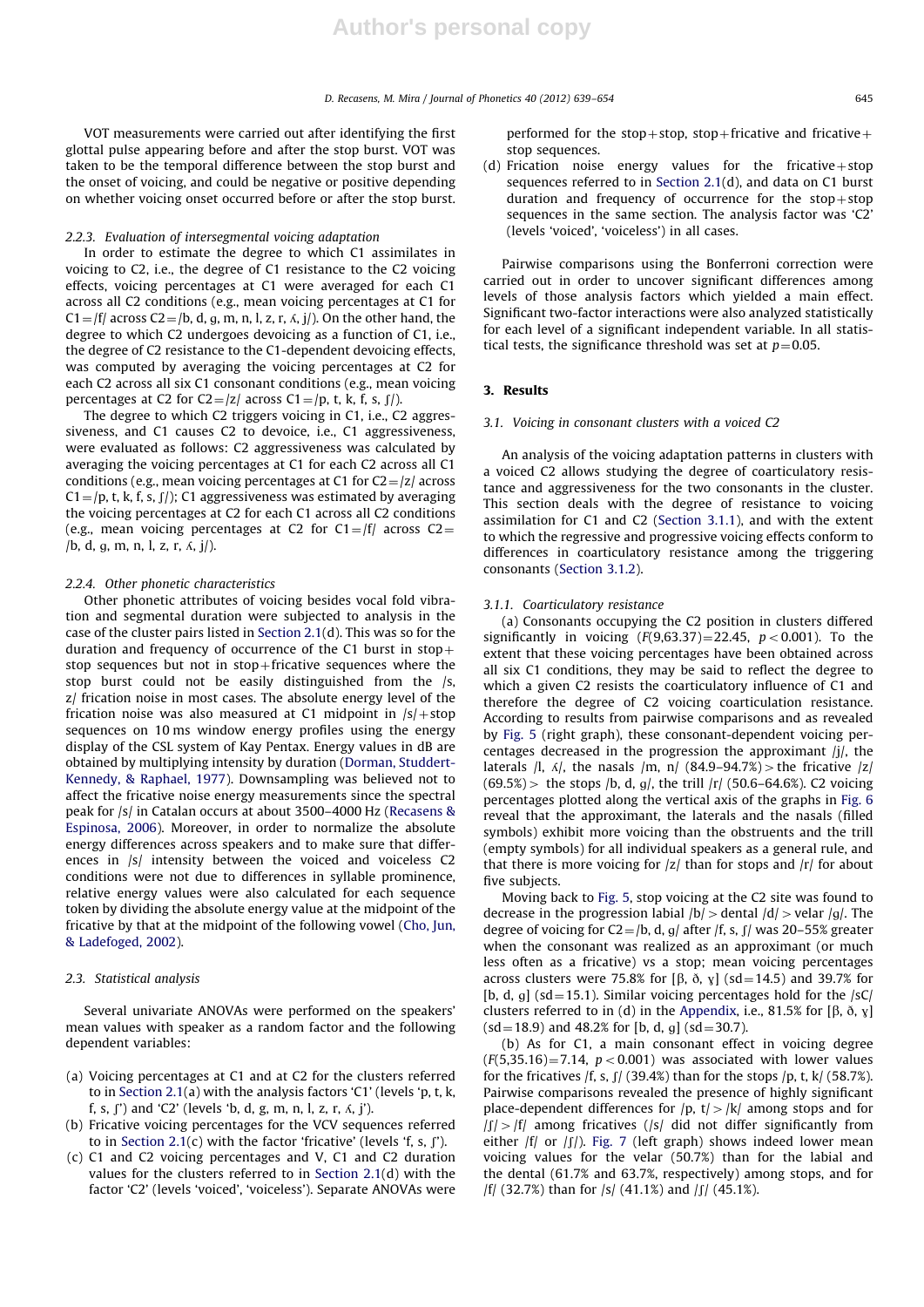#### 646 D. Recasens, M. Mira / Journal of Phonetics 40 (2012) 639–654



Fig. 5. Voicing percentages as a function of  $C2 = /b$ , d, g, m, n, l, z, r,  $\zeta$ , j/ averaged across all C1 conditions and speakers both at the C1 position (left) and at the C2 position (right). The right graph is an indicator of C2 coarticulatory resistance and the left graph an indicator of C2-dependent coarticulatory aggressiveness. Error bars correspond to one standard deviation of the voicing means.



Fig. 6. C2-dependent voicing effects for the individual speakers SO, EV, MA, PE, MO, LO, DR and VA. In the graphs, voicing percentages for C2 at the C2 position (vertical axis) have been plotted against C2 voicing percentages averaged across C1 conditions at the C1 position (horizontal axis). Consonants are assigned different symbol types depending on voicing degree, i.e., filled symbols (maximal voicing), empty symbols (minimal voicing).



Fig. 7. Voicing percentages as a function of  $C1 = /p$ , t, k, f, s,  $\int$  averaged across C2 conditions and speakers both at C1 (left) and at C2 (right). The left graph is an indicator of C1 coarticulatory resistance and the right graph an indicator of C1-dependent coarticulatory aggressiveness. Error bars correspond to one standard deviation of the voicing means.

These data indicate that regressive voicing in clusters, as implemented by vocal fold vibration during C1, is by no means complete. Moreover, they support to a large extent the consonant-dependent differences in coarticulatory resistance pointed out in Section 1.1.2.1. The voicing data for C1 indicate that fricatives are less resistant to changes in voicing degree, i.e., they may show less voicing during their production than stops, while these data and those for C2 show that sonorants (the nasals, the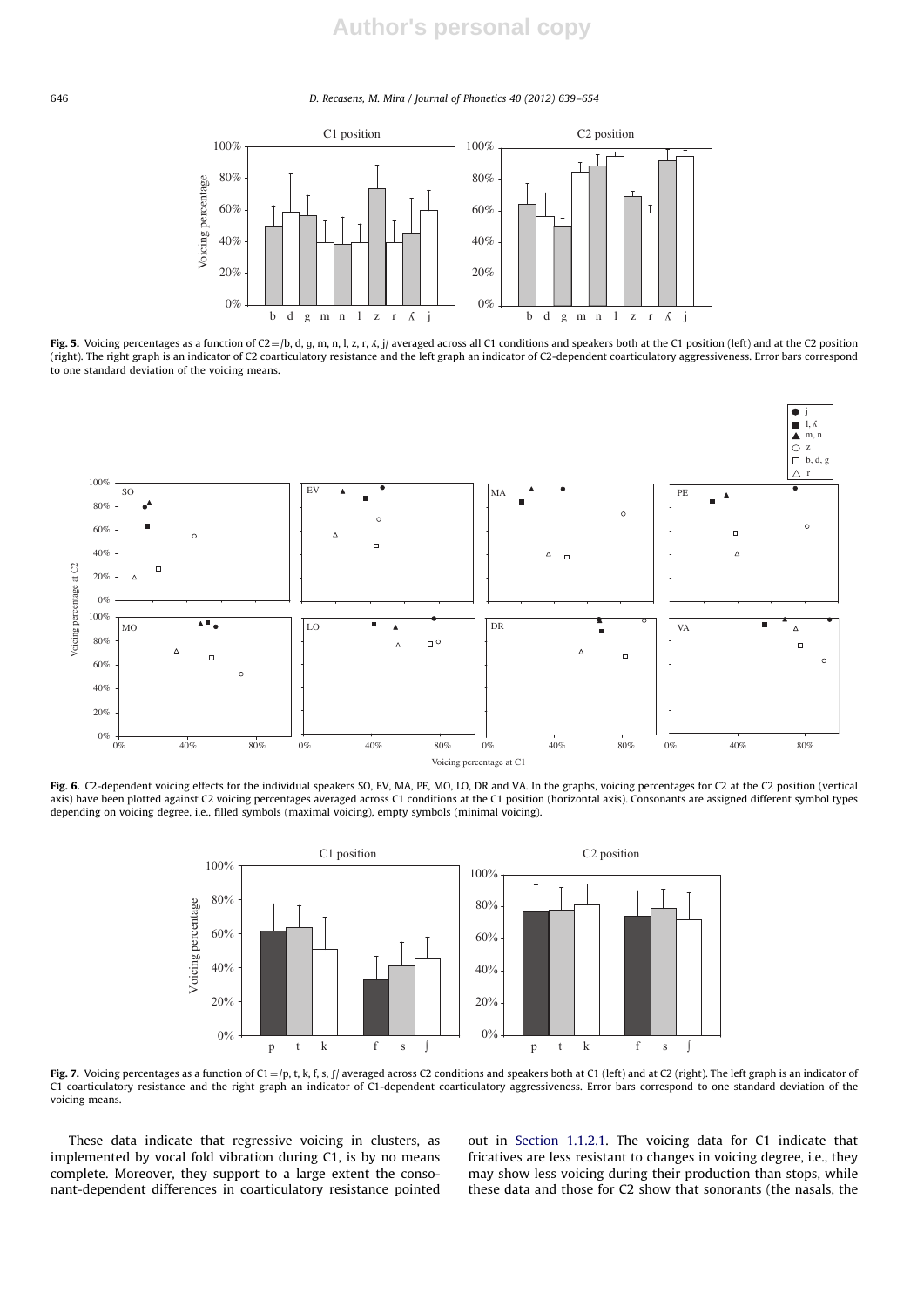laterals and the approximants [j,  $\beta$ ,  $\delta$ ,  $\gamma$ ]) are more resistant to voicing variations than obstruents and that the apical trill is most prone to devoice. The only apparent exception is the alveolar fricative which shows less voicing in C1 position than when voiced underlyingly in C2 position. The expected place of articulation effect was found to hold for stops, while /f/ exhibited less voicing than the more retracted lingual fricatives  $\frac{s}{r}$ .

Place-dependent differences in voicing degree among fricatives in C1 position in consonant clusters were consistent with those among simple fricatives (Section 2.1(c)). Indeed, intervocalic word final fricatives exhibited significant voicing differences as a function of place of articulation  $(F(2,14)=9.55, p<0.01)$ , which turned out to be related to half as much voicing for /f/ (41% of the overall consonant duration,  $sd = 36.2$ ) as compared to /s/ (82.7%,  $sd = 25.1$ ) and  $|f|$  (82.0%,  $sd = 26.6$ ). Moreover, while similar voicing degrees were obtained for /f/ in intervocalic position and in C1 position in clusters, the voicing value for intervocalic /s/ and  $\int \int f(x) \, dx$  comparable to that for C2 = /z/ and exceeded that for  $C1 = /s$ ,  $\int / \ln$  clusters.

Speakers were found to differ significantly among themselves in C1 voicing degree  $(F(7,39.97)=11.52, p<0.001)$ , i.e., C1 voicing percentages ranged between 20% and 90% depending on the speaker taken into consideration. Moreover, these speaker-dependent differences could be dialect-dependent: subjects speaking the Eastern Catalan dialect from urban Barcelona (SO, PE) or Western Catalan (EV, MA) exhibited relatively low voicing degrees, while speakers from Eastern Catalan areas other than Barcelona (MO, LO and, even more so, DR and VA) showed higher degrees of voicing (see Fig. 8, left graph). In addition to a main speaker effect, there was a significant speaker x C1 interaction  $(F(35,271)=4.56, p<0.001)$ which was related to manner-dependent voicing differences, i.e., six speakers showed less voicing for fricatives than for stops, speaker SO exhibited a very low voicing degree for all consonants, and speaker EV devoiced stops to a larger extent than fricatives. Speakerdependent differences were obtained for intervocalic word final fricatives as well. Speakers differed mostly regarding the degree of voicing for /f/ which could be below 25% (EV, MA, PE, DR), about 50% (MO, LO) or above 80% (SO, VA). A significant consonant x speaker interaction ( $F(4,144) = 9.80$ ,  $p < 0.001$ ) was related to significant differences in voicing degree between the labiodental and the two lingual fricatives for all speakers except for SO and VA (who showed high voicing percentages for all three consonants) and for MA (who exhibited lower voicing percentages for  $\frac{s}{r}$ ,  $\frac{s}{r}$  than all other subjects, i.e., about 40%).

#### 3.1.2. Coarticulatory aggressiveness

(a) Voicing percentages during C1 varied depending on the following consonant ( $F(9.63, 74) = 10.68$ ,  $p < 0.001$ ). Both for the cross-speaker and the individual speakers' data, C1 voicing degree decreased with C2 in the progression  $|z|$  (73.4%) >  $|b, d, g, j|$  $(49.8-59.5\%)$  > /m, n, l, r,  $\Delta/$  (38.6–45.4%) (see Fig. 5, left graph). A comparison between C2-dependent differences in voicing at C1 and at C2 (compare the left and right graphs of the same figure) reveals that there is no necessary relationship between voicing degree at the two consonant locations and, therefore, between voicing coarticulatory resistance and voicing coarticulatory aggressiveness. In agreement with the initial prediction, the trill /r/ is prone to exhibit a low voicing percentage in C2 position (59%) and to cause C1 to exibit a small degree of voicing (39.5%), and the stops /b, d,  $g/$  and the fricative /z/ exhibit similar voicing degrees during C1 (/b, d, g/ 49.8–58.8%, /z/ 73.4%) and C2 (/b, d, g/ 50.6–64.6%, /z/ 69.5%). Contrary to the hypothesis that coarticulatory resistance and aggressiveness should be positively related, however, nasals and laterals are mostly voiced (84.9–94.7%) while not inducing much voicing in the preceding consonant (38.6– 45.4%); moreover, place-dependent differences in degree of voicing for stop consonants (labial  $>$  dental  $>$  velar) are not traceable during C1.

In order to study the extent to which individual speakers conform to this general voicing adaptation scenario, the graphs in Fig. 6 plot for each individual subject the voicing percentages for each C2 at the C2 site (vertical axis) against the voicing percentages for each C2 averaged across all C1 conditions at the C1 site (horizontal axis). If there was a positive correlation between voicing at the two consonant sites conforming to the prediction of the DAC model, the black symbols ought to appear towards the top right corner of the graphs since they correspond to the consonant exhibiting maximal voicing during C2. In parallel to the cross-speaker voicing percentages, a positive relationship between voicing resistance and aggressiveness occurs for stops,  $|z|$  and  $|r|$ , i.e., the amount of voicing varies in the progression  $|z| >$  stops,  $|r|$  at both consonant sites, in the case of speakers SO, MA, PE, DR and to a lesser extent EV, but does not hold for the nasals and the laterals for any of the eight speakers subjected to analysis.

While  $C2 = /b$ , d, g/ in clusters with a fricative C1 were more considerably voiced when realized as approximants than as stops (see Section 3.1.1), variations in C1 voicing degree as a function of the C2 manner of articulation in these clusters were found to occur only for  $\frac{1}{d}$  and  $\frac{1}{d}$ . Indeed, the C1 voicing percentages for these two-consonant sequences increased by 23.5% and 32% when C2 was realized as an approximant (or occasionally as a fricative) as opposed to a stop. As for the  $|sC|$  clusters in Section 2.1(d), higher C1 voicing percentages before approximant vs stop realizations were found to hold for  $\frac{1}{14.6\%}$  difference) and  $\frac{1}{13.2\%}$ difference).

(b) The progressive influence of C1 on the C2 voicing percentages did not achieve significance. There was however a



Fig. 8. Voicing percentages as a function of a stop C1 (/p, t, k/) and a fricative C1 (/f, s, f/) averaged across C2 conditions at the C1 position (left) and at the C2 position (right) for all speakers.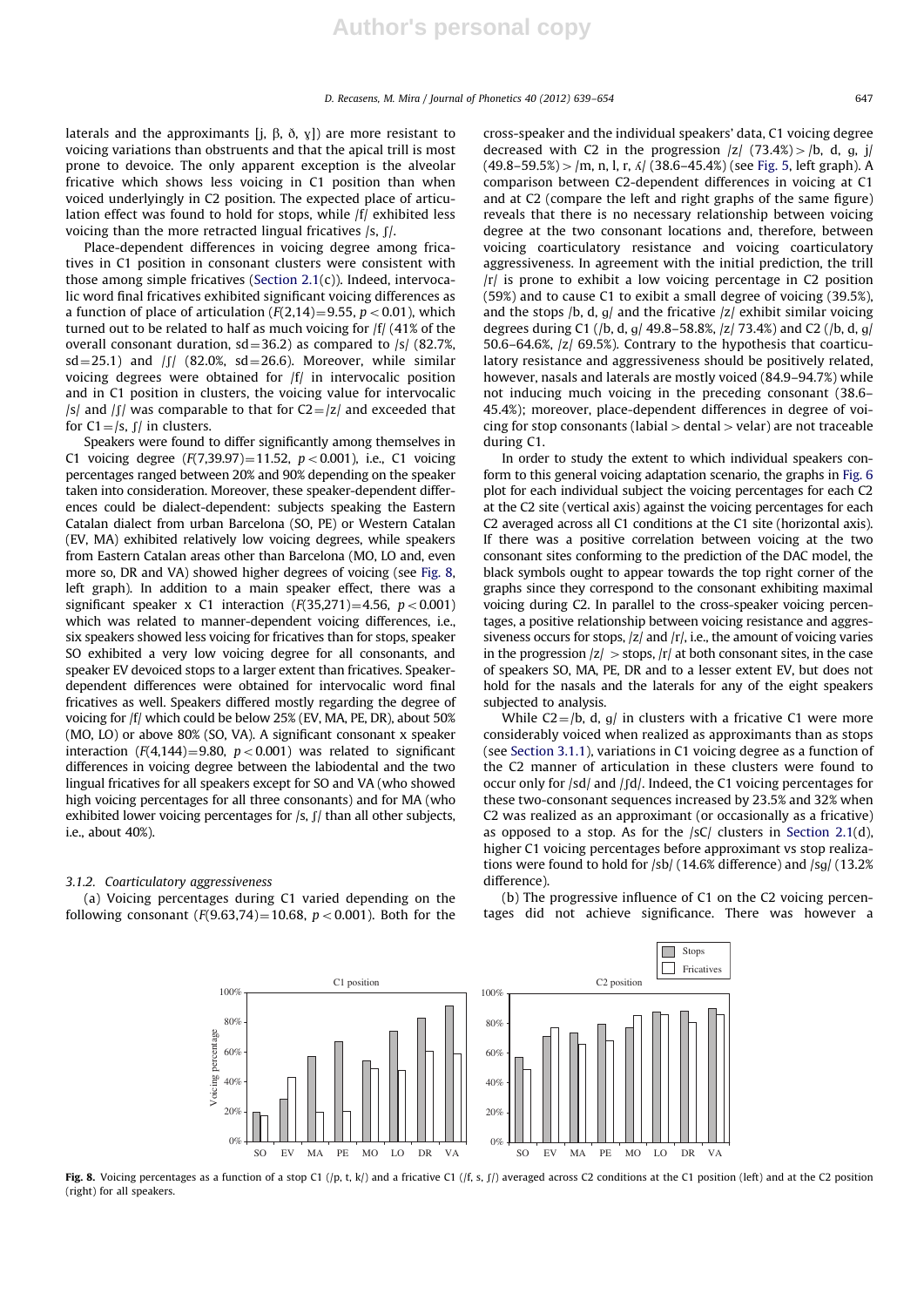significant C1  $\times$  C2 interaction (F(40,271)=2.52, p  $<$  0.001) which was associated mostly with a higher voicing degree for a stop C1 than for a fricative C1 at C2 when C2 was a voiced stop, i.e., for  $|t|$  $>$  [f] and  $|s| >$   $|f, f|$  at C2=/b], for  $|p, k| >$  [f] and  $|k| >$   $|f, s|$  at  $C2 = /d/$ , and for  $/p/$  >  $/s$ ,  $f/$  at  $C2 = /gl$  (see Fig. 7, right graph). This finding is indicative of some progressive voicing adaptation in clusters and of a positive relationship between coarticulatory resistance and aggressiveness, i.e., C1-to-C2 devoicing effects are most prominent for those consonants allowing less voicing, i.e., fricatives vs stops. This trend holds for the individuals speakers as well. Thus, the right graph of Fig. 8 reveals the presence of slightly higher C2 voicing percentages after stops than after fricatives for all speakers with the exception of EV (who also shows more voicing for fricatives than for stops at the C1 position) and MO.

#### 3.1.3. Regressive voicing in clusters and VOT

All speakers were found to conform to the voicing lead pattern and thus, showed a long voicing lead for underlying voiced stops and a moderate or no voicing lag for underlying voiceless stops. Mean VOT values for utterance initial stops across speakers (Section 2.1(b)) were negative for the underlying voiced stops and slightly positive for the underlying voiceless stops. Moreover, in agreement with data for other languages (Lisker & Abramson, 1964), negative VOT values for voiced stops were shorter for  $|g|$  $(-11.7 \text{ ms}, \text{ sd} = 25.7)$  than for /b, d/  $(-53.1 \text{ ms}, \text{ sd} = 17.7;$  $-57.8$  ms, sd $=$ 23.1), and positive VOT values for voiceless stops decreased in the progression  $|k|$  (33 ms, sd=4.6) > |t| (23 ms,  $sd = 4.2$ ) > /p/ (16.5 ms, sd = 4.3). The VOT value for /g/ was slightly positive for some speakers (SO, DR) and around 0 ms for other speakers (EV, PE). Correlation analyses between the C1 voicing percentages in clusters with  $C2 = /b$ , d, g/ and the VOT values for postpausal /b, d,  $q$ / yielded a very low r value which indicates that speakers showing higher negative VOT values do not exhibit more regressive voicing assimilation than those showing lower VOT values.

#### 3.2. Interaction of phonetic properties

Data on voicing degree and on segmental duration and intensity for the cluster pairs differing in the underlying C2 voicing status listed in Section 2.1(d) allow evaluating the relative power of the voicing phonetic properties.

#### 3.2.1. Voicing and segmental duration

Statistical analysis results for the cluster pairs revealed differences in the temporal extent of vocal fold vibration during C2 and in C2 duration as a function of C2 underlying voicing. Indeed, underlyingly voiced consonants were found to exhibit not only a longer vocal fold vibration period but also a shorter duration than their voiceless counterparts for all three cluster types, i.e.,  $stop+$ stop  $(F(1,7)=40.87, p<0.001, F(1,7.1)=13.98, p<0.001)$ , stop + fricative  $(F(1,7)=105.7, p < 0.001, F(1,7)=104.00, p < 0.001)$  and<br>fricative + stop  $(F(1,7)=153.07, p < 0.001, F(1,7)=18.27$ . fricative + stop  $(F(1,7)=153.07,$  $p < 0.004$ ). Differences in C2 duration as a function of underlying voicing are visible in Fig. 9 (black rectangles).

Moreover, the two phonetic characteristics were consistently transferred to C1. As shown in Fig. 10, all clusters exhibit significantly higher C1 voicing percentages before a voiced consonant (unfilled bars) than before a voiceless one (filled bars), i.e., stop + stop  $(F(1,7.1)=68.8, p < 0.001)$ , stop+fricative  $(F(1,7)=154.7,$  $p < 0.001$ ), fricative + stop (F(1,7) = 33.90,  $p < 0.001$ ). On the other hand, there was a significant regressive duration effect which was found not to proceed in the same way for all three cluster types. Regarding the stop+stop and fricative+stop sequences and as shown in Fig. 9, i.e., C1 (light gray rectangles) turned out to be significantly longer before a voiceless C2 than before a voiced C2  $(F(1,7.1)=21.75, p<0.01, F(1,7)=36.81, p<0.001)$ . Moreover, the fricative + stop sequences but not the stop + stop sequences exhibited an inverse relationship between the duration of the vowel preceding the cluster and that of C1 and C2 such that V (unfilled rectangles) was significantly longer in clusters with a voiced C2 than in those with a voiceless C2 in the case of the former cluster type vs the latter  $(F(1,7)=57.07, p<0.001)$ . Also according to Fig. 9, a different duration pattern holds for  $stop$ -fricative clusters since both V and C1 turned out to be significantly longer before a voiced vs voiceless C2 in this case  $(F(1,7)=66.20, p<0.001; F(1,7)=17.30,$  $p < 0.01$ ). A more robust inverse relationship pattern between C2 duration and V and C1 duration in  $stop$ -fricative clusters than in  $stop+stop$  and fricative $+stop$  sequences may be related to the presence of larger differences in C2 duration as a function of underlying voicing for the former cluster type than for the two latter ones. Fig. 9 also reveals the presence of a greater overall VCC duration for clusters with a voiceless C2 than for those with a voiced C2.

The production mechanisms used by the individual speakers for the implementation of regressive voicing assimilation in



Fig. 9. V, C1 and C2 durations for cluster pairs differing in the C2 voicing status averaged across speakers.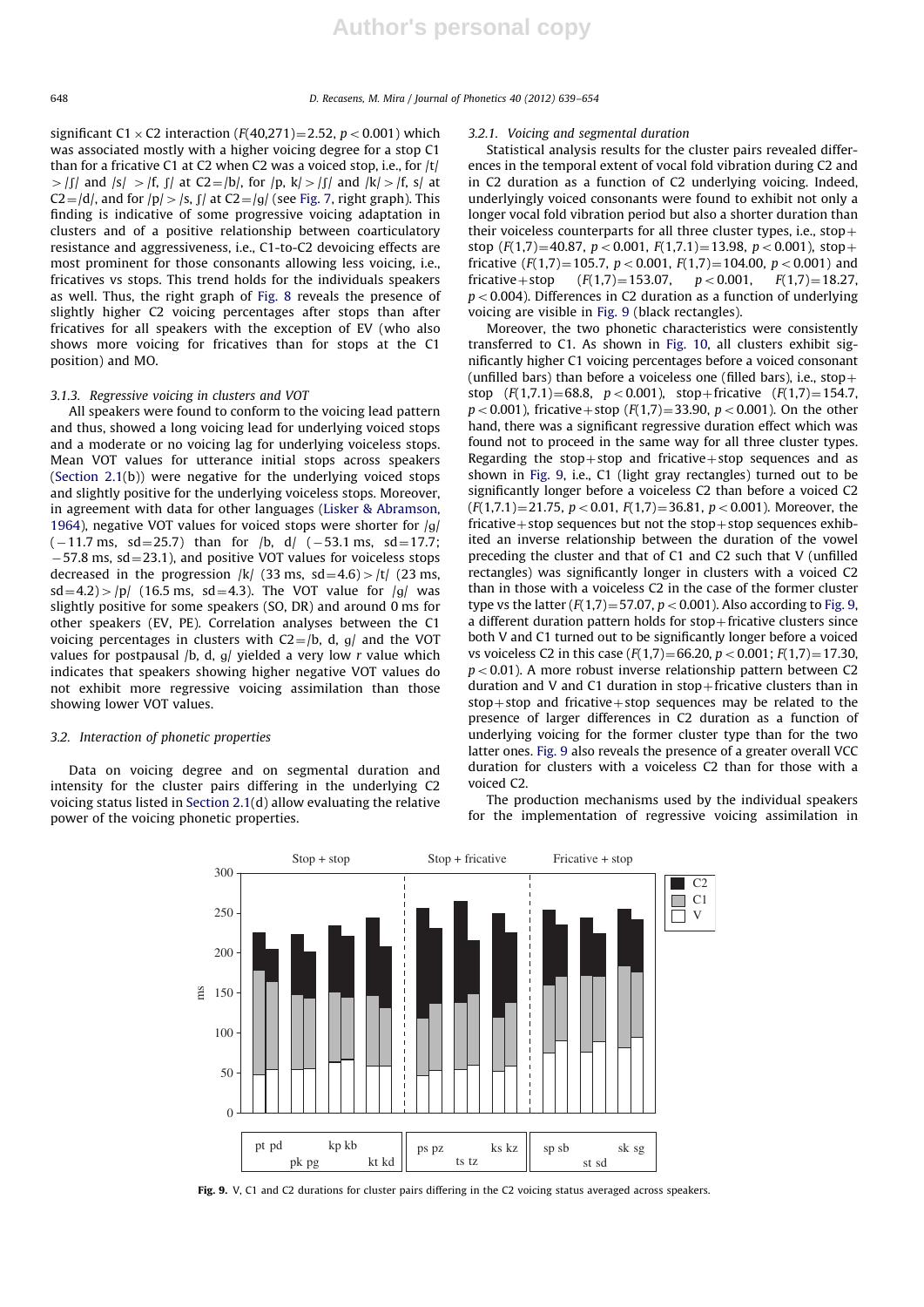## **Author's personal copy**

#### D. Recasens, M. Mira / Journal of Phonetics 40 (2012) 639–654 649



Fig. 10. C1 voicing percentages for cluster pairs differing in the C2 voicing status averaged across speakers. Error bars correspond to one standard deviation of the voicing means.



Fig. 11. (Top) Differences in C1 voicing degree as a function of the voiced minus voiceless C2 condition for all cluster types and speakers. (Bottom) Differences in V, C1 and C2 duration as a function of the voiceless minus voiced C2 condition for all cluster types and speakers.

clusters will be analyzed next. Fig. 11 (upper graph) displays differences in C1 voicing percentage between the voiced C2 and the voiceless C2 conditions, i.e., % before voiced C2 minus % before voiceless C2, plotted as a function of cluster type for all eight speakers. For all three cluster types and speakers, positive bars range between 20% and practically 100% and indicate that the vocal fold vibration period is clearly longer when C2 is underlyingly voiced than when it is underlyingly voiceless. Moreover, in parallel to the speaker-dependent data reported in Section 3.1.1, a significant C1 voicing  $\times$  speaker interaction obtained in the ANOVAs run on the voicing data for the stop+stop condition  $(F(4,47)=2.73, p<0.05)$  and for the fricative + stop condition  $(F(7,32)=22.39, p<0.001)$  reveals that there is minimal voicing for some speakers (mostly EV, but also MA, PE and MO in the case of one cluster type) and maximal voicing for others (DR, VA).

While V, C1 and C2 happen to be significantly longer for some speakers than for others presumably due to differences in speech rate, ANOVAs performed on the cross-speaker segmental duration data yielded no significant interaction between the factor 'speaker' and either V, C1 or C2 duration, thus meaning that speakers do not differ among themselves regarding the effect of the underlying C2 voicing status on the duration of the preceding consonant and vowel segments. These statistical results are consistent with differences in V, C1 and C2 duration between the voiceless and voiced C2 conditions displayed in the three bottom graphs of Fig. 11 (in the graphs, the difference is positive if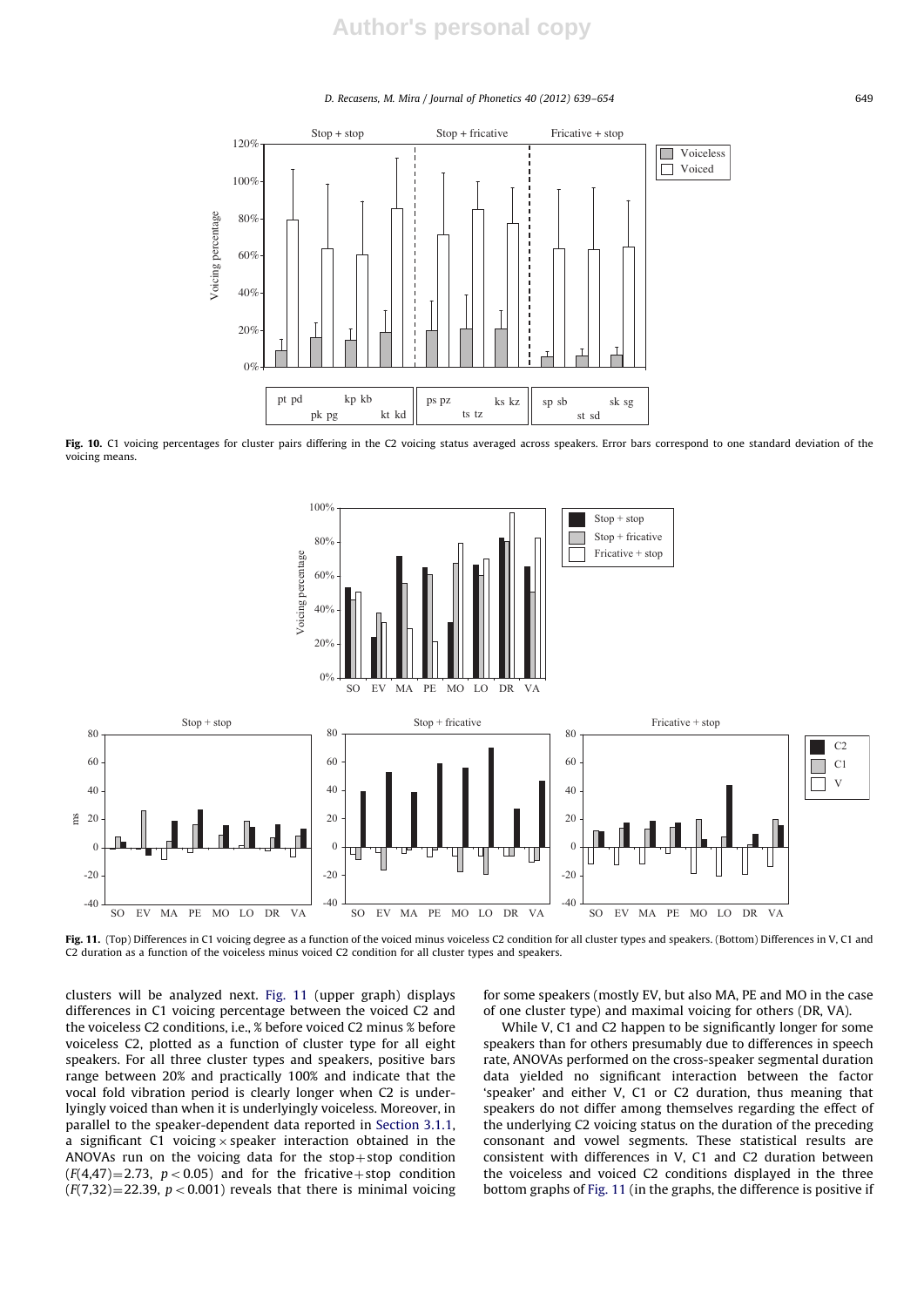segments are longer in the voiceless vs voiced condition and negative if the opposite relationship holds). The graphs show the same scenario for all speakers: V (not C1) is generally longer before a voiced vs voiceless C2 in stop+stop and fricative + stop sequences, and the same contextual relationship applies to both V and  $C1$  in stop + fricative clusters.

The finding that the factor 'speaker' interacts significantly with C1 voicing but not with V and C1 duration indicates that there is no speaker-dependent compensation between the temporal extent of vocal fold vibration and segmental duration. Thus, it is not the case that speakers with lower C1 voicing percentages exhibit larger V and C1 duration differences as a function of the C2 underlying voicing status. In summary, while degree of vocal fold vibration and segmental duration may be robust voicing phonetic properties, the latter parameter is kept more constant than the former one.

#### 3.2.2. Stop burst and frication noise characteristics

In  $stop + stop$  sequences, neither the frequency of occurrence (64.2–93.4%) nor the duration (below 10 ms) of the C1 stop burst showed a main C2-dependent voicing effect or a significant voicing  $\times$  speaker interaction.

Statistical tests run on the absolute and relative frication noise energy values in fricative $+$ stop sequences yielded no main underlying voicing effect and a significant speaker  $\times$  voicing interaction  $(F(7,32)=4.65, p<0.001; F(7,32)=5.35, p<0.001)$ according to which /s/ was more intense when occurring before a voiceless vs voiced consonant for some speakers, i.e., PE (3.03 dB difference), EV (2.95 dB), MO (2.38 dB), MA (2.02 dB) and SO (1.27 dB), but not for others, i.e., LO, DR and VA. Moreover, speaker-dependent differences in degree of vocal fold vibration and energy level between clusters with a voiced and a voiceless C2 turned out to be negatively correlated ( $r = -0.67$ ), thus meaning that speakers may compensate for the lack of voicing during /s/ before a voiced C2 by increasing the energy level of the frication noise in the voiceless C2 condition. This compensatory behavior is shown in Fig. 12. In the figure, normalized percentage differences in voicing (filled bars) and energy level (unfilled bars) reveal that there may be a compensatory relationship between the two measures for some speakers, i.e., minimal voicing–maximal noise energy for EV, MA and PE and maximal voicing-minimal noise energy for LO, DR and VA.

#### 4. Summary and discussion

In view of the large duration range of the vocal fold vibration period in the case of clusters with an obstruent C1 and a voiced C2, data presented in Section 3 indicate that regressive voicing adaptation may be far from complete in Catalan. Moreover, C1



Fig. 12. Differences in /s/ voicing degree and frication noise energy as a function of the C2 voicing status in fricative  $+$  stop sequences for all speakers. See text for details.

voicing percentages appear to be less than in other Romance languages, i.e., voicing during  $/p$ , t, k/ before a voiced C2 amounts to 58.7% in Catalan and to 76.3% in French (Snoeren et al., 2006). Two major findings seeking to account for gradience in C1 obstruent voicing have been reported which will be discussed later in this section:

- (a) consonants proceed according to the coarticulatory resistance scale predicted by the DAC model as a general rule, and there is a close relationship between coarticulatory resistance and coarticulatory aggressiveness for several consonants;
- (b) data for cluster pairs differing in the underlying C2 voicing status reveal that regressive voicing may be considered an assimilatory process in Catalan which is signaled not only by vocal fold vibration during C1 but also by C1 duration and intensity and by preceding vowel duration.

In agreement with our initial hypothesis, voicing coarticulation resistance turned out to be higher for nasals, laterals and approximants, including the allophones of  $/b$ , d,  $g/$ , than for stops, fricatives and the alveolar trill. An explanation for these consonant-dependent differences in coarticulatory resistance may be sought in the fact that voicing is facilitated by an unimpeded continuous airflow for sonorants, and becomes harder to maintain due to an intraoral pressure rise for obstruents and the trill and by conflicting requirements between vocal fold approximation and enough glottal opening for airflow for fricatives. Among obstruents, the fricative /z/ exhibited as much or more voicing than the underlying voiced stops at the C2 site, while fricatives turned out to voice less than stops at the C1 site. In line with data for other languages (see Section 1), this position-dependent difference in voicing behavior may be attributed to a trend for fricatives to allow for more devoicing than stops unless positively specified for voicing. Also as predicted, back stop articulations were found to be more prone to show periods of voicelessness during their production than more anterior ones due to differences in back cavity size and vocal tract compliance. The labiodental fricative was reported to exhibit a special voicing behavior: voicing percentages were lower for  $|f|$  than for  $|s, f|$  in intervocalic and in C1 position in clusters in spite of /f/ being more anterior and exhibiting a lower noise intensity level than  $/s$ ,  $\int$ . A possible explanation for this voicing difference may be sought in the need to enhance the labiodental fricative perceptually (see Section 1.1.2.1). In support of this possibility and contrary to reports for other languages, intervocalic word final  $|f|$  (92.9 ms, sd = 20.5) happened to be especially long when compared to the other fricatives /s/ (70.8 ms, sd = 15.1) and /f/ (88.6 ms, sd = 20.5), and there was a trend for Catalan speakers with a longer /f/ to exhibit less voicing than those with shorter realizations of the consonant (a correlation analysis between duration and voicing for intervocalic word final /f/ yielded an r value of  $-0.68$ ). In fact, current descriptions assign a voiceless realization to intervocalic word final /f/ in Catalan oxytones while lingual fricatives become voiced word finally before a word initial vowel (Recasens, 1993; see Section 1.1.2.1). One reviewer has pointed out to us that the failure for /f/ to exhibit much voicing may be attributed to the absence of  $|v|$  in the phoneme inventory of Catalan and, more generally, to a structure preservation principle which prevents phonological rules from applying if they generate structures which are prohibited underlyingly (Kiparsky, 1985; Steriade, 1995). This possibility does not sound too feasible, however, since intervocalic word final /f/ also fails to undergo voicing in Catalan dialects (e.g., Majorcan Catalan) where /v/ has phonemic status, and structure preservation is supposed to apply lexically while the rule of interest applies postlexically in Catalan. We believe instead that the perceptual enhancement of /f/ may be partly due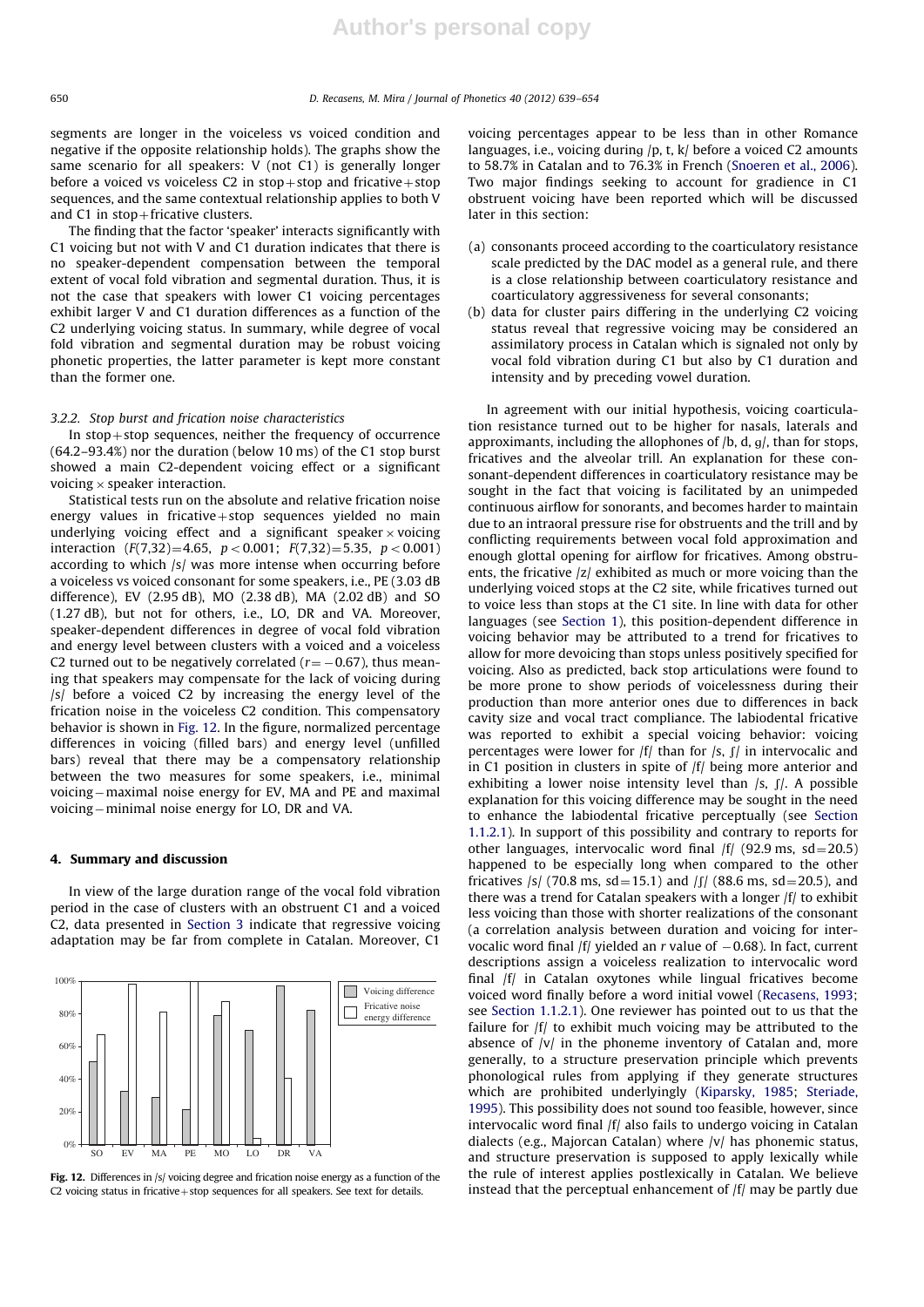to the fact that there are only about four genuine and widely used Catalan words showing this consonant in postvocalic word final position (a very different scenario from that for other languages like English).

Results on voicing adaptation reported in the present study indicate a close relationship between the degree of voicing in the triggering and the target consonants (and thus, between coarticulatory resistance and coarticulatory aggressiveness) in a good number of instances. This relationship accounts for more regressive voicing during C1 before /z/ than before voiced stops and /r/, and before approximant vs stop allophones of  $/b$ , d,  $g/$ , and for more C2 devoicing after fricatives vs stops. Regressive and progressive effects in vocal fold vibration for stops and fricatives are reminiscent of findings for other languages (see Section 1), and may be interpreted based on the voicing requirements and the amplitude of the voiceless gesture for the two sets of consonants: differences in regressive adaptation appear to follow from the fact that active voicing imposes lesser aerodynamic constraints on C1 when C2 is a voiced fricative than when it is a voiced stop; on the other hand, voiceless fricatives trigger more progressive adaptation than unaspirated voiceless stops since the amplitude of the devoicing gesture is greater for the former vs the latter.

There were cases where no positive relationship between voicing in the triggering and the target consonant is envisaged and which therefore run against the assumptions of the DAC model: no coarticulatory voicing effects associated with place of articulation for C2=/b, d, g/ (regressive) and for C1=/p, t, k/ and /f, s,  $\int$ (progressive) were observed; there was little regressive voicing in clusters where stops and fricatives were followed by nasals and laterals, which exhibit maximal voicing in the C2 position. The latter finding deserves closer attention. According to current explanations advocated by phonologists (see Section 1.1.2.2), sonorants are specified for voicing albeit less actively than voiced obstruents, the former involving just a particular glottal state induced spontaneously by a low supraglottal pressure and the latter several articulatory adjustements. In our view, the specific voicing behavior of these clusters is to be sought, at least in part, in the aerodynamic and articulatory demands involved: the absence of much regressive voicing appears to be required in order to avoid the presence of nasal airflow for a nasal C2 and the anticipatory oral constriction gesture for a lateral C2 during the preceding obstruent, which would impair the high intensity frication noise for fricatives and hinder the intraoral pressure build-up for the generation of a prominent burst for stops. Our explanation is consistent with two findings reported in our study: other sonorants, i.e., the approximants  $|j|$  and  $[\beta, \delta, \gamma]$ , may cause a high degree of C1 voicing to occur; C1 shortens to a larger extent before nasals than before other consonants, i.e., mean C1 duration was about 70–80 ms before /m,n/ and 80–95 ms before /b, d, g, l, z, r,  $\Delta$ , j/, which in the case of a fricative C1 may be attributed to encroachment of velar opening and drop of noise source pressure (Haggard, 1973; Solé, 2007). In any case, a careful phonetic analysis of the production conditions operating in languages where obstruents but not sonorants trigger regressive voicing assimilation onto preceding obstruents (e.g., Russian, German, Dutch; see Section 1.1.2.2) needs to be carried out in order to verify the universal validity of the DAC model predictions regarding consonant voicing adaptation in clusters.

Catalan speakers were found to agree in several ways regarding the extent to which their voicing adaptation data conform to the predictions of the DAC model. Most speakers behaved as expected by showing more regressive voicing as a function of /z/ than of stops and the trill, and more progressive C2 devoicing after fricatives than after stops. They also was also agreement among most speakers in exhibiting less regressive voicing than expected for nasals and laterals.

Three other findings regarding the degree of vocal fold vibration for consonants in clusters need to be pointed out. Firstly, the fact that progressive devoicing may occur in a language with voiced stops with voicing lead like Catalan. The fact that the degree to which C2 may devoice (Fig. 7, right graph) is generally less than the C1 voicing percentages (Fig. 5, left graph) reveals that progressive devoicing effects are less prominent than regressive voicing effects and thus merely coarticulatory, which is consistent with the regressive nature of the voicing assimilation process in Catalan. Secondly, the degree of vocal fold vibration during C1 varies with speaker, with some speakers exhibiting little voicing and others considerable voicing. It cannot be discarded that speaker-dependent differences in voicing degree may be dialect-dependent with subjects from Western Catalan and urban Barcelona favoring the voicing of obstruents less than speakers born in smaller towns from the Eastern Catalan dialect domain (see Section 1). Thirdly, speaker-dependent differences in vocal fold vibration during C1 appear to proceed independently of the corresponding negative VOT values for voiced stops. This finding suggests that, while Westbury's hypothesis regarding the relation between voicing in single consonants and voicing adaptation in clusters may be at work in languages with vs without voicing lead, it does not seem to hold when data for the individual speakers of a given language are taken into consideration.

A discussion about the interactive contribution of several voicing phonetic characteristics follows. Obstruent  $+$  obstruent cluster pairs show significant differences as a function of the C2 voicing status, not only in C1 voicing degree but also in V and/or C1 duration. In particular, C1 turned out to be longer before a voiceless C2 than before a voiced C2 in stop + stop and fricative + stop sequences, V was longer in clusters with a voiced vs voiceless C2 in fricative + stop clusters, and both V and C1 turned out to be significantly longer when C2 was voiced than when it was voiceless in  $stop$ -fricative sequences. The finding that the segmental duration patterns just referred to remain more constant than vocal fold vibration across cluster types and speakers suggests that the former characteristic may be a more robust voicing cue than the latter and hence under active control (as for the relationship between the lack of variability across conditions for a given phonetic characteristic and the speaker's control of articulatory events, see Solé and Ohala, 2010 and Solé, 1995). However, since in spite of these variability differences the two parameters, i.e., vocal fold vibration and segmental duration, turned out to be significant for all cluster types, we prefer to conclude that they are both effective in signaling the voiced/ voiceless distinction. In support of this possibility, no compensatory trend between the period of vocal fold vibration and segmental duration was found to hold for the speakers under study, i.e., it was not the case that the cueing power of segmental duration increased whenever vocal fold vibration became less prominent. This finding is not entirely in agreement with the traditional view that vocal fold vibration should be the primary voicing cue in a language exhibiting voiced stops with voicing lead like Catalan nor with the proposal that stop closure and preceding vowel duration should prevail upon vocal fold vibration in cueing voicing (see Section 1.2). Instead, it appears that both phonetic properties, i.e., voicing fold vibration and segmental duration, may play a relevant role in marking the C1 voicing distinction in clusters undergoing regressive voicing assimilation. Perception data are needed in order to verify this possibility.

This article reports other relevant findings regarding the interactive role of several acoustic characteristics in the implementation of regressive voicing in Catalan clusters. Firstly, there are signs that speakers may compensate for the lack of voicing with the energy level of the frication noise in /sC/ sequences, i.e., /s/ intensity differences between clusters with a voiced and a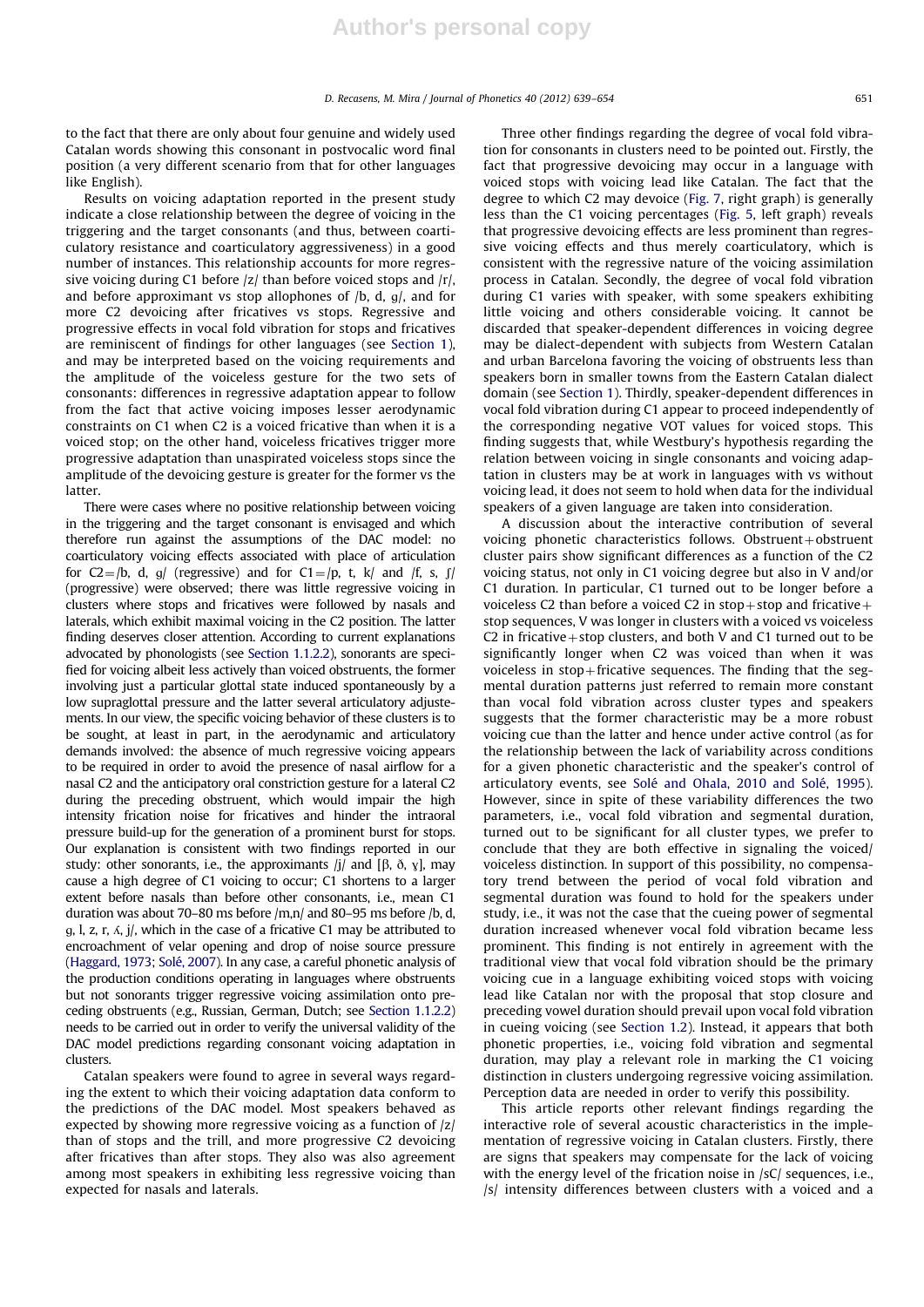# **Author's personal copy**

## 652 D. Recasens, M. Mira / Journal of Phonetics 40 (2012) 639–654

Table A1

List of consonant clusters and sentences with Catalan orthographic representation and English translation.

| (a) Obstruent + voiced C2 clusters              |                                                             |                                                                                  |
|-------------------------------------------------|-------------------------------------------------------------|----------------------------------------------------------------------------------|
| $C1 = /p/$                                      |                                                             |                                                                                  |
| $1.$ /pd/                                       | no em donis el xarop dolç                                   | "do not give me the sweet syrup"                                                 |
| 2. $\frac{\log x}{2}$                           | de la botiga en rep gots                                    | "he/she receives glasses from the shop"                                          |
| $3.$ /pm/                                       | he caçat un catxap maco                                     | "I have hunted a nice young rabbit"                                              |
| 4. /pn/                                         | han caçat un catxa <u>p n</u> ou                            | "they have hunted a new young rabbit"                                            |
| 5. /pl/                                         | de la granja ell en rep làctics                             | "he gets dairy products from the farm"                                           |
| 6. $ pz $                                       | amb l'ullera percep zebres                                  | "he/she views zebras with a telescope"                                           |
| $7.$ /pr/                                       | ja no em queda cap ram                                      | "I have no branch left"                                                          |
| $8.$ /p $\Lambda$ /                             | l'ampolla té un ta <u>p ll</u> arg                          | "the bottle has a long cork"                                                     |
| 9. $ pj $                                       | de regal sempre rep jots                                    | "he/she always receives yachts as a gift"                                        |
| $C1 = /t/$                                      |                                                             |                                                                                  |
| $10.$ /tb/                                      | es tracta d'un debat bàsic                                  | "it is a basic debate"                                                           |
| 11. $/tg/$                                      | es presentà un soldat guerxo                                | "a one-eyed soldier showed up"                                                   |
| 12. $/\text{tm}$                                | m'he posat un calçat maco                                   | "I am wearing nice footwear"                                                     |
| 13. $/tn/$                                      | m'he posat un calçat nou                                    | "I am wearing new footwear"                                                      |
| 14. /tl/                                        | es tracta d'un soldat laic                                  | "he happens to be a secular soldier"                                             |
| 15. $ tz $                                      | un valent soldat zulú                                       | "a brave Zulu soldier"                                                           |
| 16. $/tr/$                                      | vaig servir de soldat ras                                   | "I served as a common soldier"                                                   |
| 17. $ t\Lambda $                                | endevina aquest mot llarg                                   | "guess this long word"                                                           |
| 18. $/tj/$                                      | es va comprar aquells set jots                              | "he/she bought those seven yatchs for himself/herself"                           |
| $C1 = / k/$                                     |                                                             |                                                                                  |
| 19. /kb/                                        | això sí que és taba <u>c b</u> o                            | "this is indeed good tobacco"                                                    |
| 20. /kd/                                        | ell li ha donat un toc dolç                                 | "he has given it a sweet buzz"                                                   |
| 21. /km/                                        | he comprat un tabac maco                                    | "I have bought nice tobacco"                                                     |
| 22. /kn/                                        | he comprat un tabac nou                                     | "I have bought new tobacco"                                                      |
| 23. /kl/                                        | d'aquesta ampolla en trec laca                              | "I take lacquer out of this bottle"                                              |
| 24. /kz/                                        | jo del parc ara en trec zebres                              | "I take zebras out of the zoo"                                                   |
| 25. /kr/                                        | es tracta d'un suec ros                                     | "he happens to be a blond Swede"                                                 |
| 26. /kʌ/                                        | partiren aquest soc llarg                                   | "they choped this long trunk"                                                    |
| $27.$ /kj/                                      | aquest és un tabac ianqui                                   | "this is American tobacco"                                                       |
|                                                 |                                                             |                                                                                  |
| $C1 =  f $                                      |                                                             |                                                                                  |
| 28. /fb/                                        | a la cuina hi ha un xef basc                                | "there is a Basque chef at the kitchen"<br>"a sweet steam was coming from there" |
| 29. /fd/                                        | d'allí en sortia un baf dolç<br>a la cuina hi ha un xef gal | "there is a French chef at the kitchen"                                          |
| 30. $ fg $<br>31. /fm/                          | a la cuina hi ha un xef maco                                | "there is a nice chef at the kitchen"                                            |
| 32. $/fn/$                                      | preferiria un xef nou                                       | "I would prefer a new chef"                                                      |
| 33. /fl/                                        | contractàrem un xef laic                                    | "we hired a secular chef"                                                        |
| 34. /fz/                                        | prova els plats del xef zulú                                | "taste the Zulu chef's dishes"                                                   |
| 35. / fr/                                       | a la cuina hi ha un xef ros                                 | "there is a blond chef at the kitchen"                                           |
| 36. $ f\Lambda $                                | a la cuina hi ha un xef llarg                               | "there is a tall chef at the kitchen"                                            |
| 37. /fj/                                        | contractàrem un xef ianqui                                  | "we hired an American chef"                                                      |
|                                                 |                                                             |                                                                                  |
| $C1 =  S $                                      |                                                             |                                                                                  |
| 38. /sb/                                        | aquell fou un envà <u>s b</u> o                             | "it was a good container"                                                        |
| 39. /sd/                                        | el fiscal tingué un cas dolç                                | "the public prosecutor had an easy case"                                         |
| 40. $\sqrt{sq}$                                 | ells m'han venut un gos guerxo                              | "they have sold me a one-eyed dog"                                               |
| 41. /sm/                                        | es tracta d'un envàs moll                                   | "it is a wet container"                                                          |
| $42.$ $\frac{\text{sn}}{\text{}}$<br>43. $ sl $ | han patentat l'envàs nou<br>això ha estat un fracàs lògic   | "they have patented the new container"                                           |
|                                                 |                                                             | "it has been an obvious failure"<br>"the gas passes over the soil surface"       |
| 44. /sr/<br>45. $ S_A $                         | per aquí hi passa el gas ras<br>l'atraparà amb el pas llarg | "he/she will catch him/her by walking fast"                                      |
| 46. /sj/                                        | Coca Cola en envàs ianqui                                   | "Cola Cola in an American container"                                             |
|                                                 |                                                             |                                                                                  |
| $C1 =  f $                                      |                                                             |                                                                                  |
| 47. <i> </i> ʃb/                                | no hi arribo al calaix baix                                 | "I cannot reach the low drawer"                                                  |
| 48. /ʃd/                                        | canvia'm aquest peix dolç                                   | "give me another sweet fish"                                                     |
| 49. /ʃg/                                        | a la cuina esbandeix gots                                   | "he/she rinses glasses at the kitchen"                                           |
| 50. $/\text{fm}/$                               | no l'agafis el feix moll                                    | "do not take the wet bundle"                                                     |
| 51. /ʃn/                                        | agafa'l aquest feix nou                                     | "take this new bundle"                                                           |
| 52. /ʃl/                                        | aquest sí que és un peix lent                               | "this is a slow fish indeed"                                                     |
| 53. $ $ fr $ $                                  | no hi arribo al calaix ras                                  | "I cannot reach the low drawer"                                                  |
| 54.   ſʌ                                        | necessitem un feix llarg                                    | "we need a long bundle"                                                          |
| 55. /ʃj/                                        | el meu germà coneix ianquis                                 | "my brother knows American people"                                               |
| $(b)$ VOT                                       |                                                             |                                                                                  |
| 56. $ p $                                       | passa un soldat curd                                        | "a Kurdish soldier goes by"                                                      |
| 57. /b/                                         | balla amb el xef curd                                       | "she dances with the Kurdish chef"                                               |
| 58. /t/                                         | talla aquell peix car                                       | "slice that expensive fish"                                                      |
| 59. /d/                                         | dalt hi ha un sac tort                                      | "there is a twisted sack upstairs"                                               |
| 60. /k/                                         | caça un catxap curt                                         | "he/she hunts a short young rabbit"                                              |
| 61. $ g $                                       | gasten l'envàs car                                          | "they consume the expensive container"                                           |
| (c) Intervocalic fricatives                     |                                                             |                                                                                  |
| 62. $ f $                                       | hi treballava un xef alt                                    | "a tall chef was working there"                                                  |
| 63. /s/                                         | camina amb el pas ample                                     | "walk fast"                                                                      |
| 64. /ʃ/                                         | omple el calaix ample                                       | "fill the wide drawer"                                                           |
|                                                 |                                                             |                                                                                  |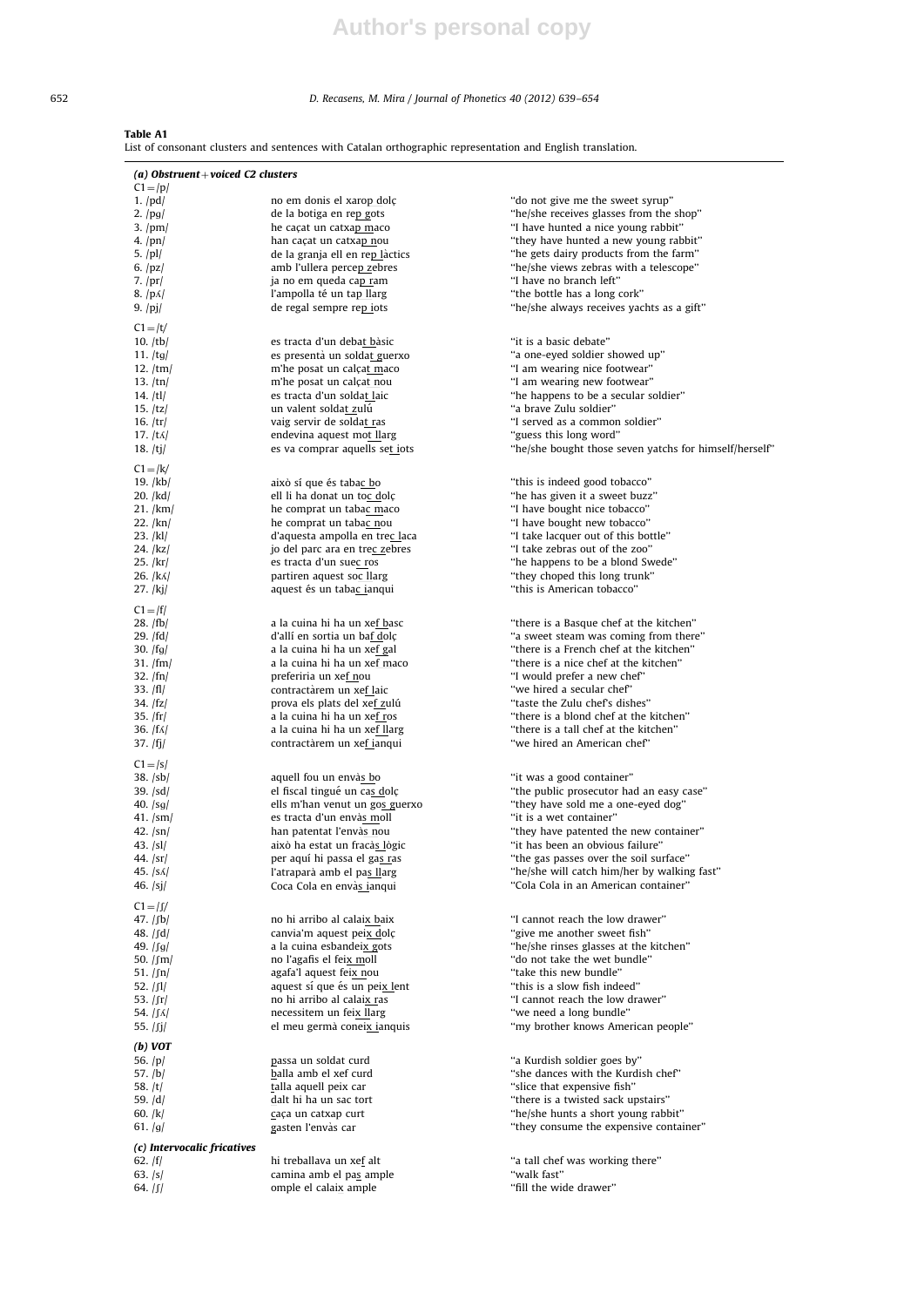#### D. Recasens, M. Mira / Journal of Phonetics 40 (2012) 639–654 653

| (d) Cluster pairs<br>$Stop + stop$ |                    |                                          |
|------------------------------------|--------------------|------------------------------------------|
| 65. $/pt/$                         | no queda cap talp  | "there isn't any mole left"              |
| 66. $\text{pd}/\text{d}$           | no queda cap dau   | "there isn't any dice left"              |
| $67.$ /pk/                         | no queda cap cos   | "there isn't any body left"              |
| 68. $\frac{pg}{g}$                 | no queda cap got   | "there isn't any glass left"             |
| 69. $/kp/$                         | té un toc pobre    | "it has a poor touch"                    |
| $70.$ /kb/                         | té un toc bosni    | "it has a Bosnian touch"                 |
| $71.$ /kt/                         | ha quedat poc tou  | "it has come out not smooth enough"      |
| 72. /kd/                           | ha quedat poc dolc | "it has come out not sweet enough"       |
| $Stop + fricative$                 |                    |                                          |
| $73.$ /ps/                         | no hi ha cap ceba  | "there aren't any onions"                |
| 74. $ pz $                         | no hi ha cap zebra | "there aren't any zebras"                |
| $75.$ /ts/                         | l'ha tret tot sec  | "he/she has taken it out completely dry" |
| 76. /tz/                           | ha tret tot zeros  | "he has got zero grades only"            |
| 77. /ks/                           | hi posa poc seny   | "he/she is not conscientious enough"     |
| 78. /kz/                           | hi posa poc zel    | "he/she is not zelous enough"            |
| $Fricative + stop$                 |                    |                                          |
| $79.$ $\frac{1}{2}$                | fou un cas pobre   | "it was a poor case"                     |
| $80.$ $ sb $                       | fou un cas bosni   | "it was a Bosnian case"                  |
| 81. /st/                           | porta un pas tort  | "he/she walks in a twisted manner"       |
| 82. /sd/                           | porta un pas dolç  | "he/she walks gently"                    |
| 83. /sk/                           | fou un cas car     | "it was an expensive case"               |
| $84.$ $ sg $                       | fou un cas gal     | "it was a French case"                   |
|                                    |                    |                                          |

voiceless C2 were largest for those speakers who showed least vocal fold vibration during /s/ before a voiced consonant. Therefore, it seems that speakers may signal the voicing distinction by increasing the /s/ frication noise intensity level whenever the vocal fold vibration period does not play a sufficient relevant role. Secondly, a comparison with other languages indicates that differences in vowel duration as a function of C2 voicing are similar to those found in French and shorter than those occurring in English (Chen, 1970; Snoeren et al., 2006), i.e., in Catalan, the shorter vowel is only 15% and 10% less than the longer counterpart in fricative  $+$  stop and stop  $+$  fricative clusters, respectively. Moreover, the degree to which V and/or C1 duration depends on C2 voicing is conditioned by consonant manner of articulation, i.e., segmental duration contributes mostly to marking C1 voicing when the cluster contains a fricative in fricative + stop and stop + fricative sequences than when it does not (see Section 1.2) regarding the effect of fricative vs stop manner of articulation on preceding vowel duration in other languages).

Table A1 (continued )

To summarize, the initial predictions of the DAC model regarding voicing adaptation in heterosyllabic two-consonant clusters were found to apply in the case of several consonant sequences and a subset of speakers. The model predicts that there ought to be a positive relationship between voicing degree in a given consonant and the extent to which this consonant causes an adjacent consonant to acquire voicing. In comparison to the lingual coarticulation scenario, a problem with extending the DAC model to vocing coarticulation appears to lie on devoicing effects which may result from specific interarticulatory maneuvers such as those occurring in fricative+nasal clusters. As reported for other Romance languages elsewhere, regressive voicing adaptation effects were found to exceed progressive voicing effects which is in agreement with the notion that voicing assimilation is a regressive process in Catalan. Contrary to the formulation of the phonological rule, however, regressive voicing was far from complete when vocal fold vibration data were taken into consideration. In partial agreement with languages where voiced stops are not implemented through considerable voicing lead, speakers of Catalan appear to rely on other phonetic characteristics besides vocal fold vibration such as segmental duration and intensity for signaling the C1 voicing distinction. This pattern of phonetic behavior is also consistent with the lack of correspondence between negative VOT for voiced stops and degree of vocal fold vibration during C1 for the individual speakers' data subjected to analysis in the present investigation.

#### Acknowledgments

This research was supported by Project FFI2009-09339 of the Spanish Ministry of Science and Innovation and FEDER, by the ICREA Academia program, and by Project 2009SGR3 of the Catalan government. We would like to thank three anonymous reviewers and the Associate Editor Taehong Cho for comments, Alexis Michaud for allowing us to use Peakdet, and Sergi Abadal for writing the Peakdet 2 version of the MatLab script.

#### Appendix

See Table A1.

#### References

- Abadal, S., & Recasens, D. (2009). Peakdet2. An instructions manual  $\langle$ http:// voiceresearch.free.fr/egg $\rangle$ . voiceresearch.free.fr/egg >.<br>Abdelli-Beruh, N. B. (2004). The stop voicing contrast in French sentences:
- Contextual sensitivity of vowel duration, closure duration, voice onset time, stop release and closure voicing. Phonetica, 61, 201–219.
- Balise, R. R., & Diehl, R. L. (1994). Some distributional facts about fricatives and a perceptual explanation. Phonetica, 51, 99–110.
- Beckman, J., Jessen, M., & Ringen, C. (2009). German fricatives: Coda devoicing or positional faithfulness? Phonology, 26, 231–268.
- Bonet, E., & Lloret, M. R. (1998). Fonologia catalana. Barcelona: Ariel.
- Burton, M. W., & Robblee, K. E. (1997). A phonetic analysis of voicing assimilation in Russian. Journal of Phonetics, 25, 97–114.
- Chen, M. (1970). Vowel length variation as a function of the voicing of the consonant environment. Phonetica, 22, 129–159.
- Cho, T., Jun, S.-A., & Ladefoged, P (2002). Acoustic and aerodynamic correlates of Korean stops and fricatives. Journal of Phonetics, 30, 193–228.
- Crystal, T. H., & House, A. S. (1988). The duration of American-English stop consonants: An overview. Journal of Phonetics, 16, 285–294.
- Cuartero, N. (2001). Voicing assimilation in Catalan and English. Ph.D. Dissertation, Universitat Autònoma de Barcelona.
- Docherty, G. J. (1992). The timing of voicing in British English obstruents. Berlin-New York: Foris.
- Dommelen, W. A. van (1983). Some observations on assimilation of voicing in German and Dutch. In: M. van den Broecke, V. van Heuven, & W. Zonneveld (Eds.), Studies for Antonie Cohen. Sound structures (pp. 47–56). Dordrecht: Foris **Publications**